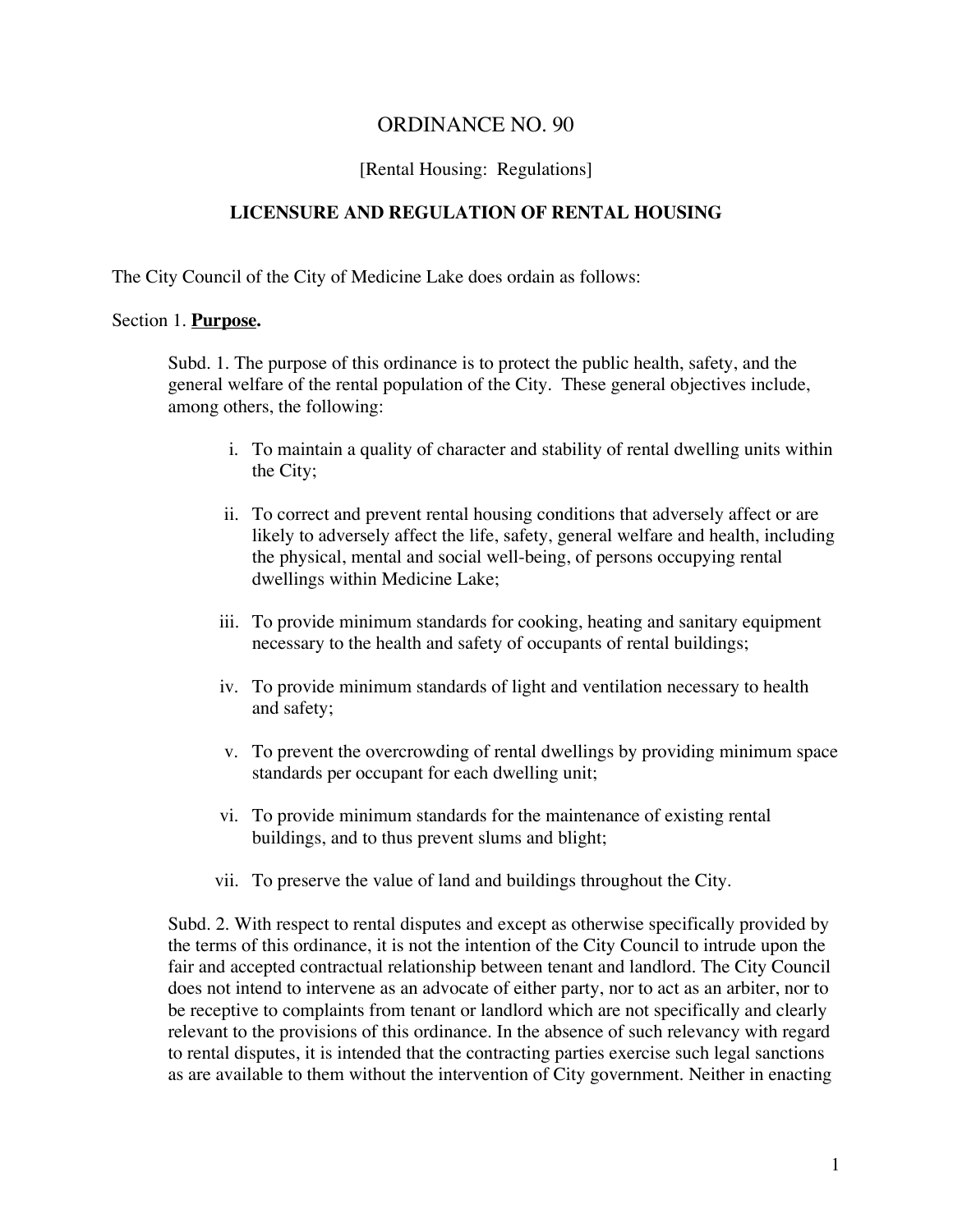this ordinance, is it the intention of the City Council to interfere or permit interference with legal rights to personal injury.

Section 2. **Applicability of Ordinance.** Every rental dwelling unit and its premises used in whole or in part as a home or residence, or as an accessory structure thereof, for a single family or person, shall conform to the requirements of this ordinance, irrespective of when such building may have been constructed, altered, or repaired. Premises shall include accessory structures such as garages and storage buildings and appurtenances such as sidewalks and retaining walls, which are on the premises. this ordinance establishes minimum standards for erected rental dwelling units, accessory structures and related premises. All dwellings existing as of January 15, 1989, shall meet all of the requirements established by this ordinance, this Code, and all applicable Minnesota State Codes as may be amended from time to time.

# Section 3. **Definitions.**

Subd. 1. **Accessory Structure.** A subordinate detached building or use which is located on the same lot on which the main building or use is situated and which is reasonably necessary and incidental to conduct the primary use of such main building or use.

Subd. 2. **Approved.** The term "approved" when used in reference to the design and capabilities of physical systems of a dwelling shall mean having passed the inspection of the Compliance Official. The basis for passage of said inspection shall be an analysis of the effective State Codes and an analysis of the degree to which said systems meet the standards established by said codes. It shall be the objective of the Compliance Official, unless otherwise specified, to establish minimum qualifications for approval of such system, which qualifications can maintain substantial compliance with the effective State Codes and can be achieved in a reasonably economical and practical manner.

Subd. 3. **Building.** Any structure used or intended for supporting or sheltering any use or occupancy.

Subd. 4. **Compliance Official.** The City Council and his or her designated agents authorized to administer and enforce this ordinance.

Subd. 5. **Dwelling.** A building, or portion thereof, let for rent or lease designed or used predominantly for residential occupancy of a continued nature by one (1) family, two (2) families or multiple families, but not including hotels and motels.

Subd. 6. **Dwelling, Multiple (Apartment).** A building designed for three (3) or more dwelling units exclusively for occupancy by three (3) or more families living independently of each other but sharing hallways and main entrances and exits.

Subd. 7. **Dwelling, Single Family.** A dwelling unit designed exclusively for occupancy by one (1) family. (May be attached or detached.)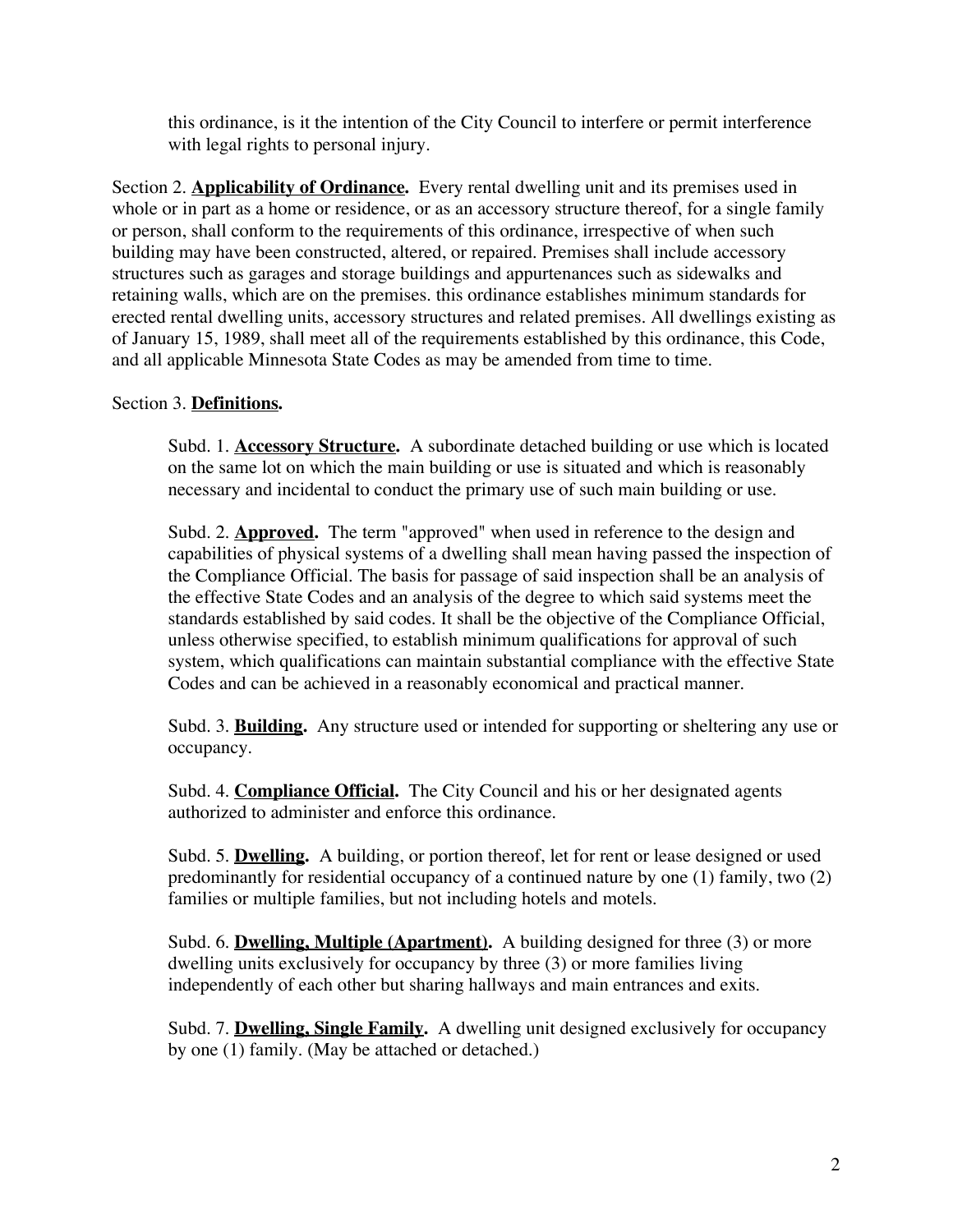- (a) Attached. A dwelling unit which is joined to one or more other dwelling units at one or more sides, by a party wall or walls.
- (b) Detached. A dwelling unit not attached to another dwelling or structure.

Subd. 8. **Dwelling Unit.** A residential building or portion thereof intended for occupancy by one (1) family but not including hotels, motels, nursing homes, seasonal cabins, boarding or rooming houses, tourist homes or trailers.

Subd. 9. **Family.** Two or more persons, related by blood or marriage including not more than one companion or boarder or a group of not more than four persons not so related occupying a dwelling unit and maintaining a common household unit using common cooking and kitchen facilities, as distinguished from a group occupying a hotel, boarding house, club, dormitory, fraternity or sorority house.

Subd. 10. **Flush Water Closet.** A toilet, with a bowl and trap made in one piece, which is connected to the City water and sewer system or other approved water supply and sewer supply.

Subd. 11. **Garbage.** Putrescible animal and vegetable wastes resulting from the handling, preparation, cooking, and consumption of food.

Subd. 12. **Habitable Building.** Any building or part thereof that meets minimum standards for use as a home or place of abode by one or more persons.

Subd. 13. **Habitable Room.** A room or enclosed floor space used or intended to be used for living, sleeping, cooking or eating purposes, excluding bathrooms, water closet compartments, laundries, furnace rooms, unfinished basements, pantries, utility rooms of less than fifty (50) square feet of floor space, foyers, communicating corridors, stairways, closets, storage spaces, and workshops, hobby and recreation areas in parts of the structure below ground level or in attics.

Subd. 14. **Heated Water.** Water heated to a temperature of not less than one hundred twenty degrees (120˚) Fahrenheit, or such lesser temperature required by government authority, measured at faucet outlet.

Subd. 15. **Kitchen.** A space which contains a sink with counter working space, adequate space for installing cooking and refrigeration equipment, and adequate space for the storage of cooking utensils.

Subd. 16. **Occupant.** Any person (including owner or operator) sleeping, cooking, and eating in a dwelling unit or living and sleeping in a rooming unit.

Subd. 17. **Operator.** The owner or his agent who has charge, care, control, or management of a building, or part thereof, in which dwelling units or rooming units are let.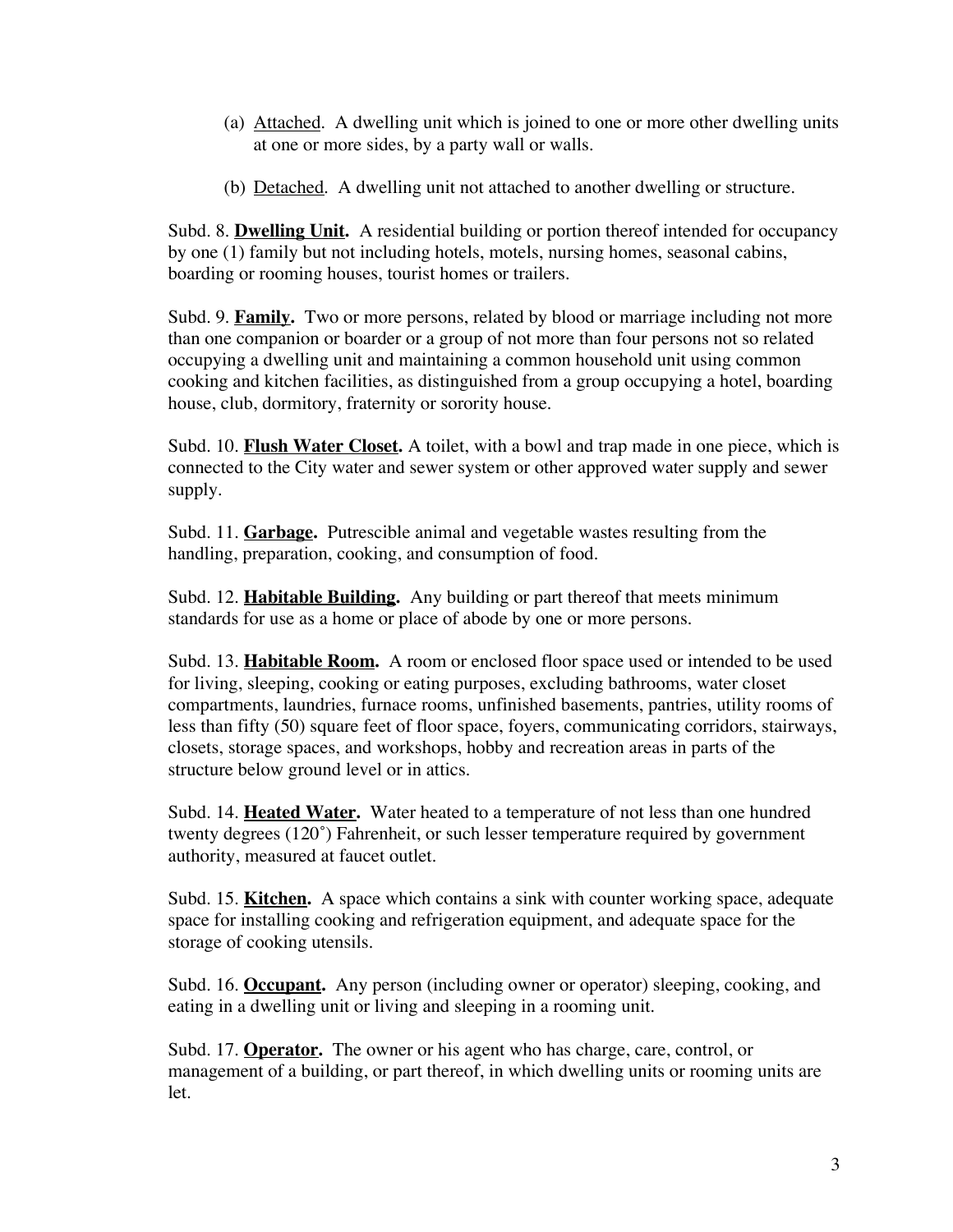Subd. 18. **Owner.** Any person, firm or corporation who, alone, jointly, or severally with others, shall be in actual possession of, or have charge, care, or control of, any dwelling, dwelling units, or rooming unit within the City as title holder, employee or agent of the title holder or as trustee or guardian of the estate or person of the title holder. Any such person representing the actual title holder shall be bound to comply with the provisions of this ordinance to the same extent as the title holder.

Subd. 19. **Permissible Occupancy.** The maximum number of persons permitted to reside in a dwelling unit or rooming unit.

Subd. 20. **Person.** An individual, firm, partnership, association, corporation, or joint venture or organization of any kind.

Subd. 21. **Plumbing.** All of the following supplied facilities and equipment in a dwelling: gas pipes, gas burning equipment, water pipes, steam pipes, garbage disposal units, waste pipes, water closets, sinks, installed dishwashers, lavatories, bathtubs, shower baths, installed clothes washing machines, catch basins, drains, vents, and any other similar fixtures and the installation thereof, together with all connections to water, sewer, and gas lines.

Subd. 22. **Premises.** A platted lot or part thereof or unplatted parcel of land occupied by any dwelling or nondwelling structure, including any such building, accessory structure or other structure thereon.

Subd. 23. **Public Hall.** A hall, corridor or passageway for providing egress from a dwelling unit to a public way and not within the exclusive control of one family.

Subd. 24. **Refuse.** All putrescible and nonputrescible waste solids including garbage and rubbish.

Subd. 25. **Rental Dwelling.** A building or portion thereof let for rent or lease, designed or used predominantly for residential occupancy of a continued nature, including single family dwelling, attached or detached, and multiple family dwelling; but not including hotels and motels.

Subd. 26. **Rental Dwelling Unit.** A single residential accommodation let for rent or lease which is arranged, designed, used or, if vacant, intended for use exclusively as a domicile for one family. Where a private garage is structurally attached, it shall be considered as a part of the building in which the dwelling is located.

Subd. 27. **Repair.** To restore to a sound and acceptable state of operation, serviceability, or appearance.

Subd. 28. **Rodent Harborage.** Any place where rodents can live, nest or seek shelter.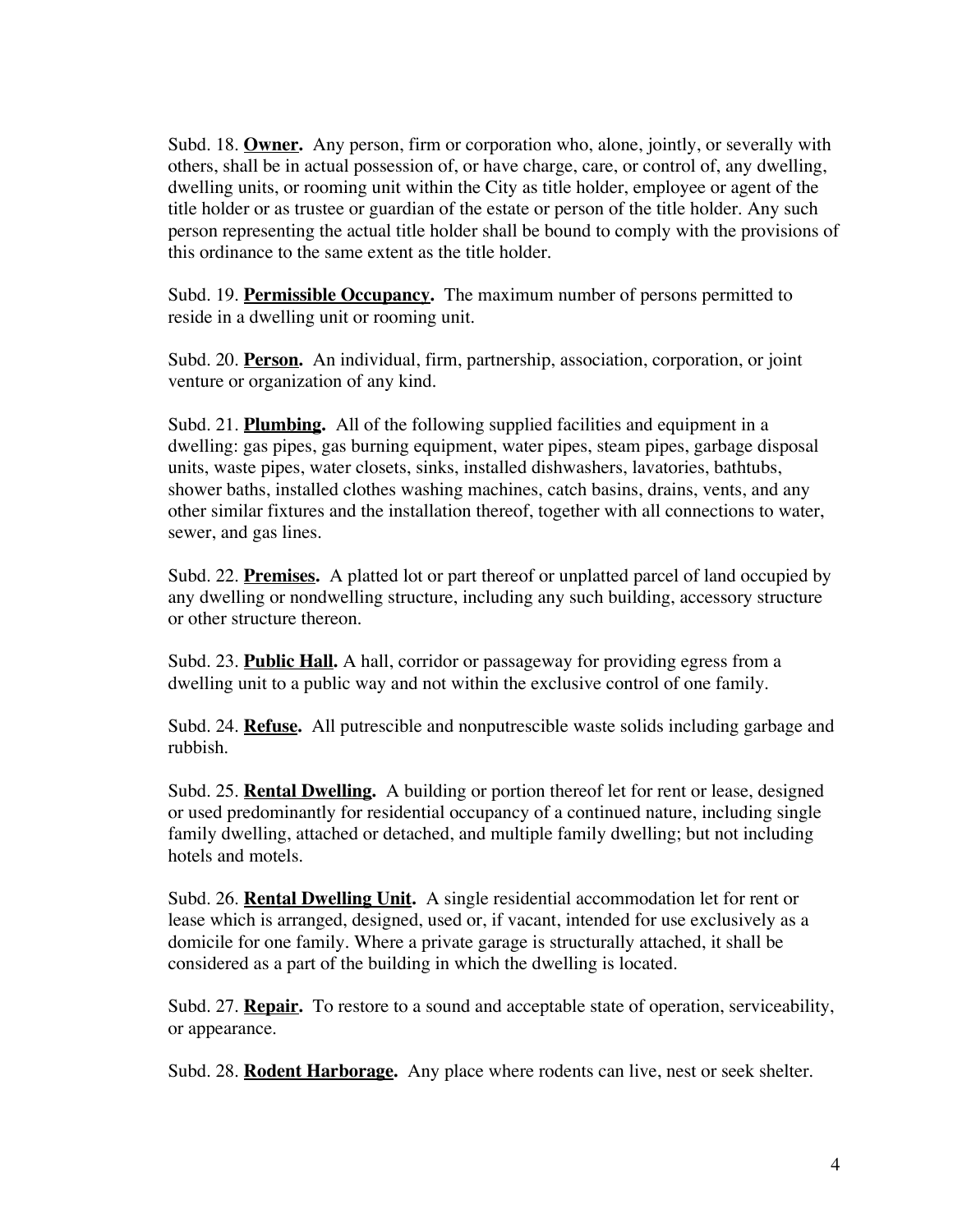Subd. 29. **Rubbish.** Nonputrescible solid wastes consisting of both combustible and noncombustible wastes, such as paper, cardboard, tin cans, grass and shrubbery clippings, wood, glass, brick, plaster, bedding, crockery, and similar materials.

Subd. 30. **Safety.** The condition of being reasonably free from danger and hazards which may cause accidents or disease.

Subd. 31. **Substandard Dwelling.** Any dwelling which does not conform to the minimum standards established by State Code.

Subd. 32. **Supplied.** Paid for, furnished by, provided by or under the control owner, operator or agent of a dwelling.

Subd. 33. **Meaning of Certain Words.** Whenever the words "dwelling," "dwelling unit," "premises," or "structure" are used in this ordinance, they shall be construed as though they were followed by the words "or any part thereof."

Section 4. **Licensing of Rental Units.** From and after January 15, 2005, no person shall operate a rental dwelling unit first without having obtained a license to do so from the City of Medicine Lake as hereinafter provided. Each such license shall be issued annually and shall expire on the 31st day of December following the issuance thereof. License renewals for the following years shall be filed on or before November 1st, prior to the license expiration date.

Section 5. **Conformance to Laws.** No license shall be issued or renewed unless the rental dwelling and its premises conform to the ordinances of City of Medicine Lake and the laws of the State of Minnesota.

Section 6. **License Fees.** License fees for renewals of licenses shall be due on December lst, immediately prior to the license renewal date.

Subd. 1. The amount of license fees shall be set forth by Resolution of the Council. The licensee shall not be entitled to a refund of any license fee upon revocation or suspension of the license.

Subd. 2. The City Council shall by Resolution establish license fees and penalties for failure to pay fees pursuant to the terms of this ordinance.

Section 7. **Record Retention.** The registration application and all other documents pertinent to a premises shall be kept on file in the office of the Code official. A copy shall be furnished to the owner or other authorized person upon request.

Section 8. **License Not Transferable.** No operating license shall be transferable to another person or to another rental dwelling. Every person holding an operating license shall give notice in writing to the Compliance Official within thirty (30) days after having legally transferred or otherwise disposed of the legal control of any licensed rental dwelling. Such notice shall include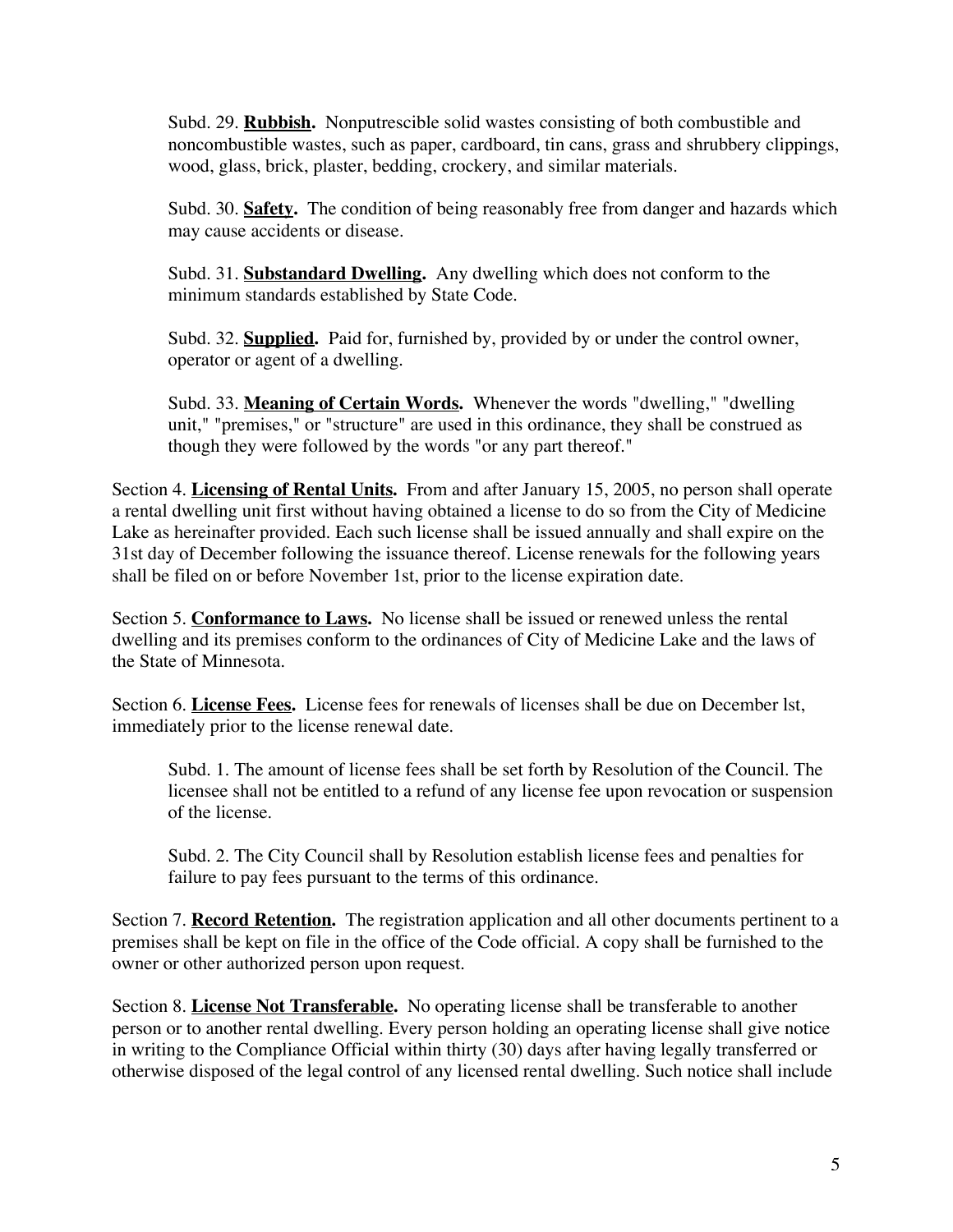the name and address of the person succeeding to the ownership or control of such rental dwelling, or dwellings.

# Section 9. **Owner or Agent to Apply.**

Subd. 1. License application or renewal shall be made by the owner of the rental units or his legally constituted agent. Application forms may be acquired from and subsequently filed with the Compliance Official.

Subd. 2. The applicant shall supply:

- (a) Name, address, and telephone number of dwelling owner, owning partners if a partnership, corporate officers if a corporation;
- (b) Name, address, and telephone number of designated resident agent, if any;
- (c) Name, address, and telephone number of management representative;
- (d) Name, address, and telephone number of vendee, if the dwelling is being sold through a contract for deed;
- (e) Legal address of the dwelling;
- (f) Type of dwelling;
- (g) Type and number of dwelling units within the dwelling;
- (h) Description of procedure through which tenant inquiries and complaints are to be processed.

Section 10. **Resident Agent Required.** No license shall be issued or renewed for a nonresident owner of rental dwelling units (one who does not reside within the counties of Hennepin, Ramsey, Anoka, Carver, Dakota, Scott, Washington, Sherburne, or Wright) unless such owner designates in writing to the Compliance Official the name of his or her resident agent (a person who does reside within the aforesaid referred counties) who is responsible for maintenance and upkeep and who is legally constituted and empowered to receive service of notice of violation of the provisions of the City Ordinances, to receive orders and to institute remedial action to effect such orders and to accept all service of process pursuant to law. The Compliance Official shall be notified in writing of any change of resident agent.

Section 11. **Posting of License.** Every license of a multiple rental dwelling shall cause to be conspicuously posted in the main entryway or other conspicuous location therein an occupancy rental card for the respective multiple rental dwelling.

Section 12. **Inspection Access.** The Compliance Official may set up a schedule of periodic inspections to insure compliance with this Chapter. The Compliance Official shall provide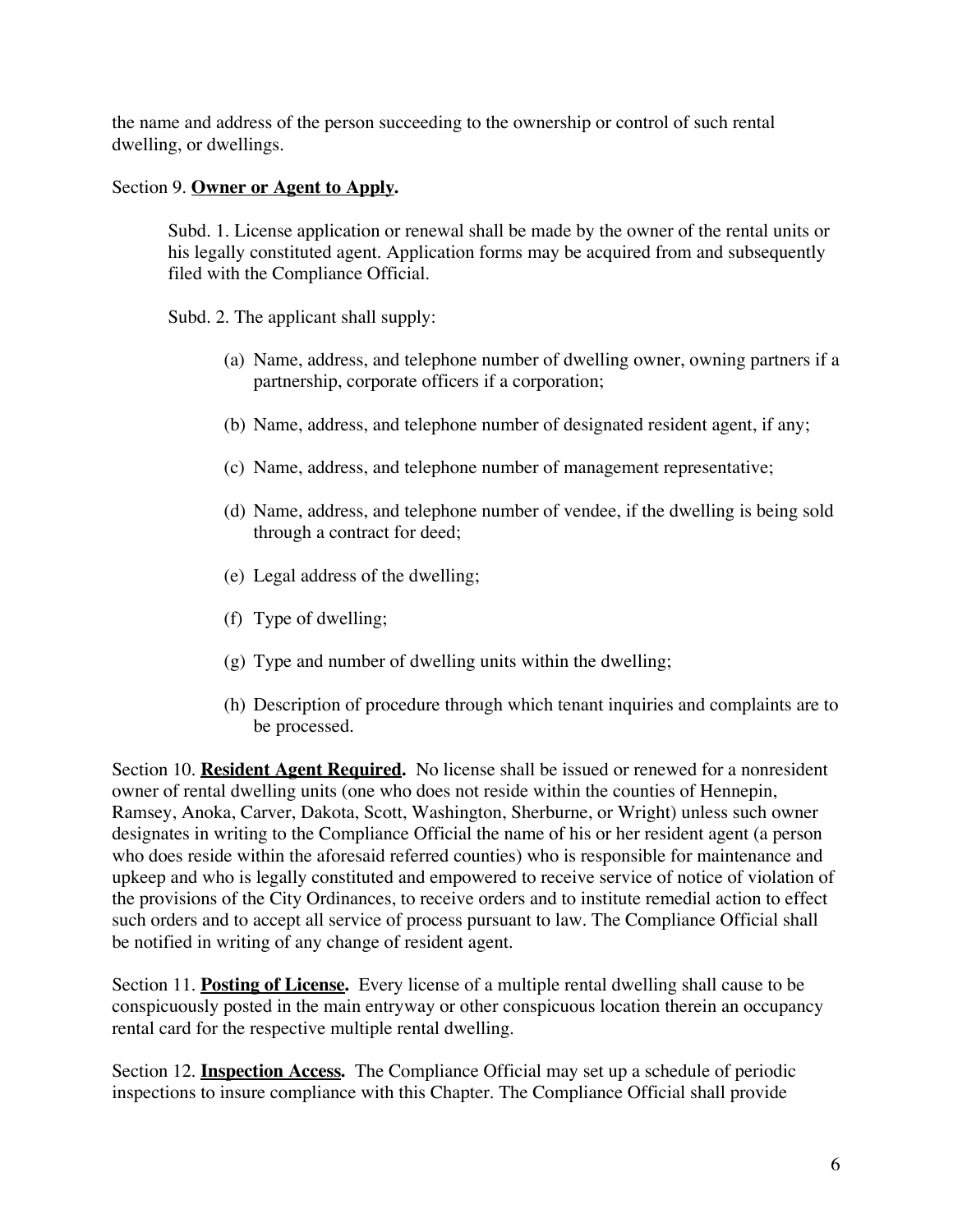reasonable notice to the owner or the owner's agent as to the date and time of the inspection. Each occupant of a dwelling unit shall give the owner or the owner's agent access to any part of such dwelling unit at reasonable times for the purpose of effecting inspection, maintenance, repairs or alterations as are necessary to comply with the provisions of this Ordinance. No license shall be issued or renewed unless the owner of a rental unit agrees in his or her application to permit inspections. If any owner, owner's agent, occupant, or other person in charge of a rental dwelling or rental dwelling unit refuses to permit entry to the structure or premises under his or her control for inspection pursuant to this ordinance, the license issued pursuant to this Ordinance shall be subject to immediate revocation for such refusal and the Compliance Official may seek a court order authorizing inspection.

#### Section 13. **Revocation.**

Subd. 1. The City Council may revoke the registration of any premises. The bases for such revocation include, but are not limited to, the following circumstances:

- (a) The registration was procured by misrepresentation of material facts with regard to the premises or the ownership of the premises.
- (b) The applicant or one acting in his/her behalf made oral or written misstatements accompanying the application.
- (c) The applicant has failed to comply with any condition set forth in any other permits granted by the City of Medicine Lake.
- (d) The activities of the owner/agent create or have created a serious danger to the public health, safety or welfare.
- (e) The premises contains conditions that might injure or endanger the safety, health or welfare of any member of the public.

Subd. 2. **Notification.** Before revoking a registration, the Code Official shall notify the owner or the owner's agent in writing of the basis for the revocation and the date upon which the City Council shall review this request to revoke the registration. The notice required by this section shall be served upon the owner or the owner's agent at least twenty (20) days before the City Council hearing. Service shall be deemed sufficient if the notice is sent to the owner or the owner's agent by first class mail at the address provided in the registration application. The Code official also shall post the notice in a conspicuous place at the premises at least seven (7) days before the City Council hearing.

Subd. 3. **Hearing.** The owner or the owner's representative, Code Official and any other person whose interests would be affected by revocation of the registration shall be given an opportunity to be heard.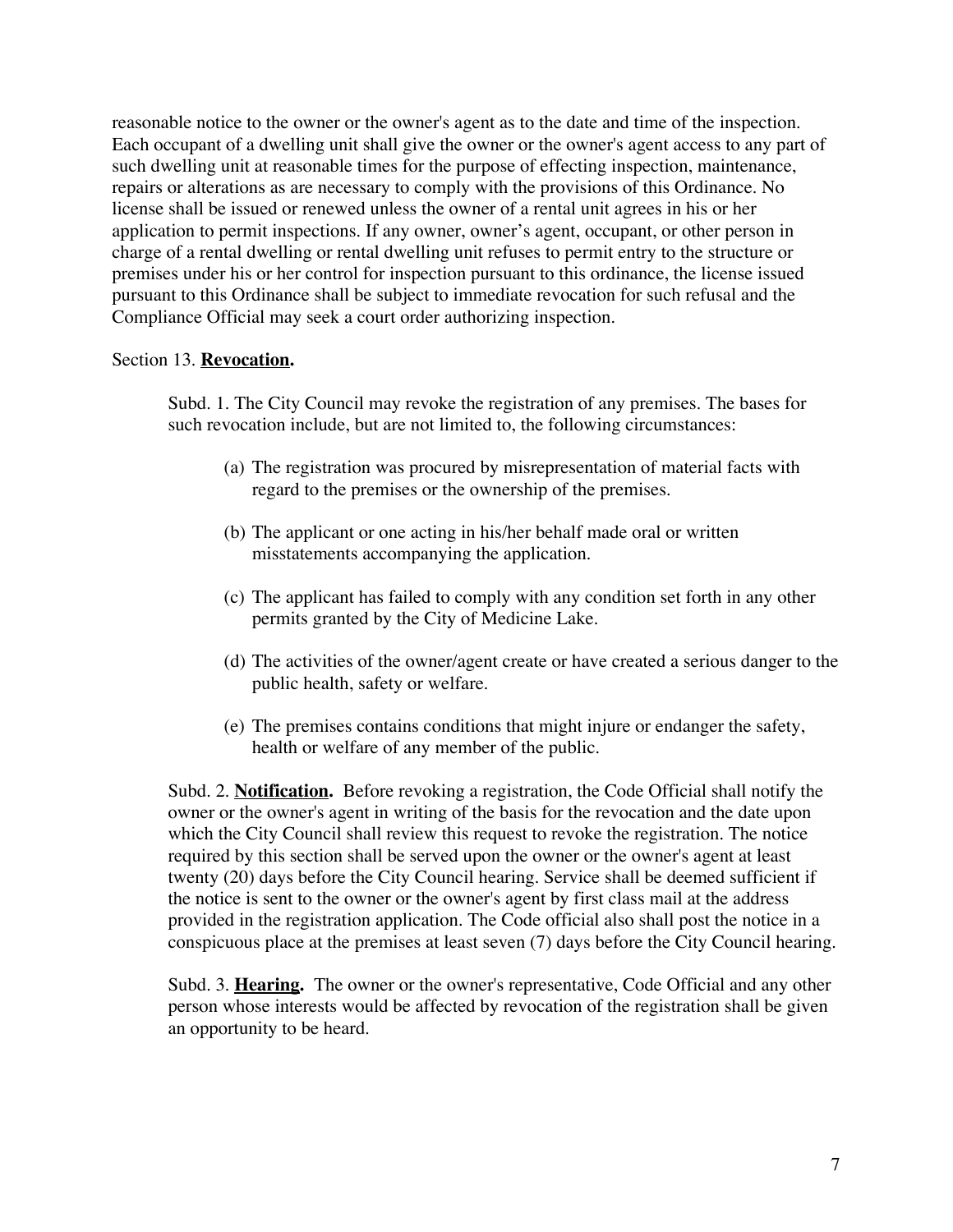Subd. 4. **Decision.** The City Council shall issue a written decision regarding the request for revocation no later than the third regularly scheduled City Council meeting following the date of the hearing.

Section 14. **Effect of Revocation.** If a registration is revoked by the City Council, it shall be unlawful for the owner or the owner's agent to thereafter permit the occupancy of the then vacant or, thereafter vacated, dwelling units, until such time as a valid rental registration is obtained for the premises. Issuance of a new registration after revocation shall be made in the manner provided for in Section 13.

Section 15. Occupancy Register Required.

Subd. 1. Every owner of three (3) or more licensed rental dwelling units in Medicine Lake shall keep, or cause to be kept, a current register of occupancy for each dwelling unit which provides the following information:

- (a) Dwelling unit address;
- (b) Number of bedrooms in dwelling unit;
- (c) Names of adult occupants and number of adults and children (under 18 years of age) currently occupying each dwelling unit;
- (d) Dates renters occupied and vacated each dwelling unit;
- (e) A chronological list of complaints and requests for repair by dwelling unit occupants, which complaints and requests are related to the provisions of this Ordinance; and
- (f) A similar chronological list of all corrections made in response to such requests and complaints.

Subd. 2. Such register shall be made available for viewing or copying by the Compliance Official at all reasonable times.

Section 16. **Maintenance of Shared or Public Areas.** Every owner of a rental dwelling shall maintain in a clean and sanitary condition the shared or public areas of the dwelling and premises thereof.

Section 17. **Maintenance of Occupied Areas.** Every occupant of a rental dwelling unit shall maintain in a clean and sanitary condition that part or those parts of the dwelling unit and premises thereof that he occupies and controls.

Section 18. **Responsibility of Owner and Occupant for Storage and Disposal of Garbage and Rubbish.** Every owner of a rental dwelling shall supply facilities for the sanitary and safe storage and/or disposal of rubbish and garbage. In the case of single family attached or detached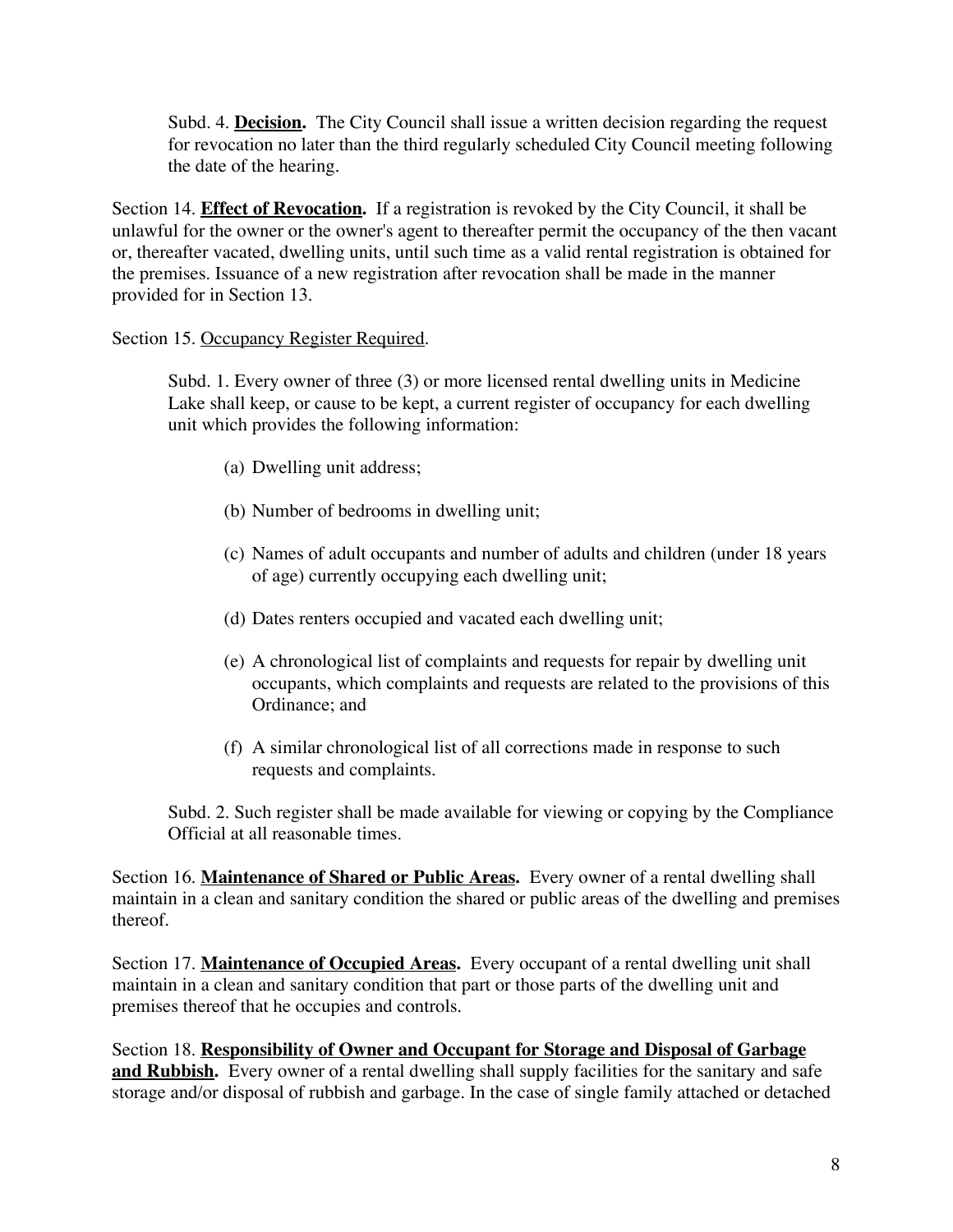rental dwelling units, it shall be the responsibility of the occupant to furnish such facilities. Every occupant of a rental dwelling unit shall store and dispose of all his rubbish, garbage, and organic waste in a clean, sanitary and safe manner.

Section 19. **Responsibility for Storm and Screen Doors and Windows.** The owner of a rental dwelling unit shall be responsible for providing and hanging all screens and storm doors and storm windows whenever the same are required under the provisions of this ordinance, except where there is written agreement otherwise between the owner and occupant.

# Section 20. **Responsibility for Pest Extermination.**

Subd. 1. Every occupant of a rental dwelling containing a single rental dwelling unit shall be responsible for the extermination of vermin infestations and/or rodents on the premises.

Subd. 2. Every occupant of a rental dwelling unit in a dwelling containing more than one (1) rental dwelling unit shall be responsible for such extermination whenever his dwelling unit is the only one infested.

- (a) Notwithstanding, however, whenever infestation is caused by the failure of the owner to maintain a rental dwelling in a reasonable rodent-proof or reasonable vermin-proof condition, extermination shall be the responsibility of the owner.
- (b) Whenever infestation shall exist in two (2) or more of the rental dwelling units in any dwelling, or in the shared or public parts of any rental dwelling containing two (2) or more rental dwelling units, extermination thereof shall be the responsibility of the owner.

Section 21. **Rodent Harborages Prohibited in Occupied Areas.** No occupant of a rental dwelling unit shall accumulate boxes, lumber, scrap metal, or any other similar materials in such a manner that may provide a rodent harborage in or about any rental dwelling or rental dwelling unit. Stored materials shall be stacked neatly in piles.

Section 22. **Rodent Harborages Prohibited in Public Areas.** No owner of a rental dwelling shall accumulate or permit the accumulation of boxes, lumber, scrap metal, or any other similar materials in such a manner that may provide a rodent harborage in or about shared or public areas of a rental dwelling or its premises. Materials stored by the owner or permitted to be stored by the owner shall be stacked neatly in piles.

Section 23. **Prevention of Food for Rodents.** No owner or occupant of a rental dwelling unit shall store, place, or allow to accumulate any materials that may serve as food for rodents in a site accessible to rodents.

Section 24. **Sanitary Maintenance of Fixtures and Facilities.** Every occupant of a rental dwelling unit shall keep all supplied fixtures and facilities therein in a clean and sanitary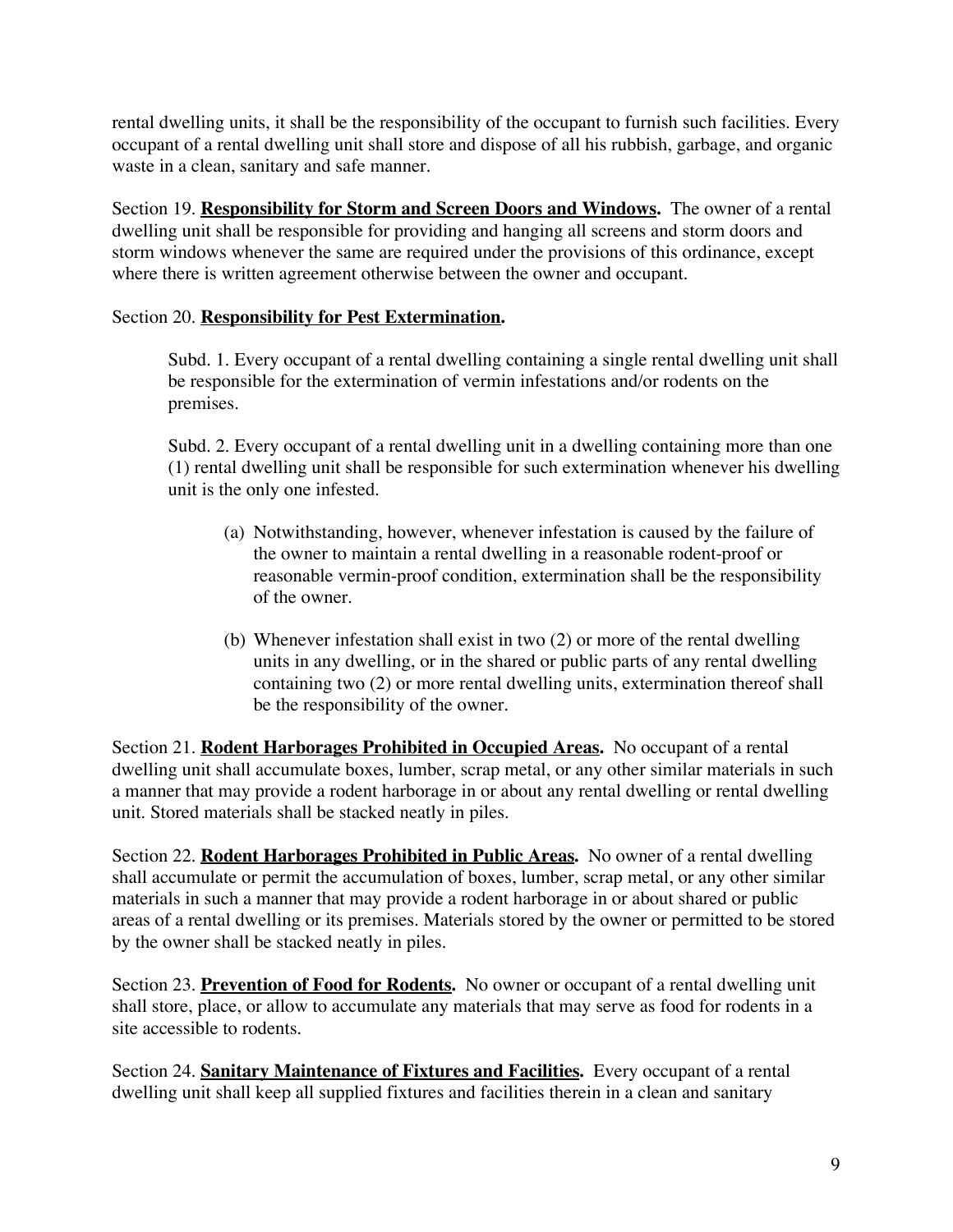condition and shall be responsible for the exercise of reasonable care in the proper use and operation thereof.

Section 25. **Removal of Snow and Ice.** The owner of a multiple family rental dwelling or dwellings shall be responsible for the removal of snow and ice from parking lots, driveways, steps, and walkways on the premises.

Subd. 1. Individual snowfalls of three (3) inches or more, or successive snowfalls accumulating to a depth of three (3) inches, shall be removed from parking lots and driveways within twenty-four (24) hours after cessation of the snowfall.

Subd. 2. Individual snowfalls of one (1) inch or more, or successive snowfalls accumulating to a depth of one (1) inch, shall be removed from steps and walkways within eight  $(8)$  hours after cessation of the snowfall.

Section 26. **Minimum Exterior Lighting.** The owner of a multiple family rental dwelling or dwellings shall be responsible for providing and maintaining effective illumination in all exterior parking lots, entrances and walkways.

Section 27. **Maintainence of Driving and Parking Areas.** The owner of a multiple family rental dwelling or dwellings shall be responsible for providing and maintaining in good condition surfaced and delineated parking areas and driveways for tenants.

Section 28. **Maintenance of Yards.** The owner of a multiple family rental dwelling or dwellings shall be responsible for providing and maintaining the yard or yards.

Section 29. **Minimum Standards for Basic Equipment and Facilities.** No person shall occupy as a rental occupant, or let to another rental occupancy, any rental dwelling or rental unit for the purpose of living, sleeping, cooking, and eating therein, which does not have basic facilities meeting the following requirements:

Subd. 1. **Kitchen Facilities.** Every rental dwelling unit shall have a room or portion of a room in which food may be prepared and/or cooked which shall have adequate movement and food preparation area and which shall be equipped with the following:

- (a) A kitchen sink in good working condition and properly connected to an approved water supply system and which provides at all times an adequate amount of heated and unheated running water under pressure and which is connected to an approved sewer system.
- (b) Cabinets and/or shelves for the storage of eating, drinking, and cooking equipment and utensils and of food that does not require refrigeration for safekeeping, and a counter or table for food preparation. Said cabinets and/or shelves and counter or table shall be adequate for the permissible occupancy of the rental dwelling unit and shall be of sound construction furnished with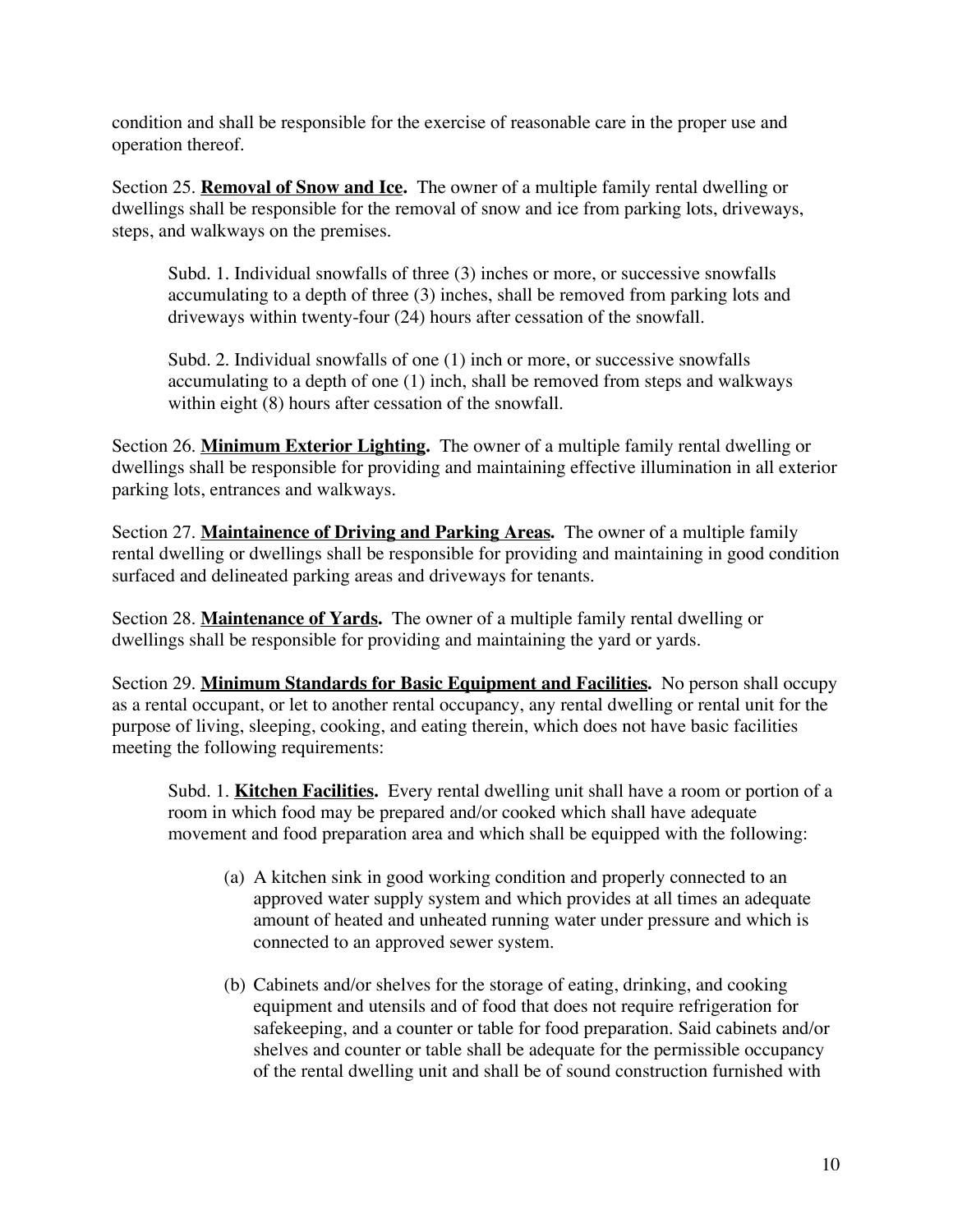surfaces that are easily cleanable and that will not impart any toxic or deleterious effect to food.

(c) A stove or similar device for cooking food and a refrigerator or similar device for the safe storage of food, which are properly installed with all necessary connections for safe, sanitary, and efficient operation. Provided that such stove, refrigerator or similar devices need not be installed with a rental dwelling unit is not occupied and when the occupant is expected to provide same on occupancy, in which case sufficient space and adequate connections for the installation and operation of said stove, refrigerator or similar device must be provided.

Subd. 2. **Toilet Facilities.** Within every rental dwelling unit there shall be a nonhabitable room which is equipped with a flush water closet in good working condition. Such room shall have an entrance door which affords privacy. Said flush water closet shall be equipped with easily cleanable surfaces, shall be connected to an approved water system that at all times provides an adequate amount of running water under pressure to cause the water closet to be operated properly and shall be connected to an approved sewer system.

Subd. 3. **Lavatory Sink.** Within every rental dwelling unit there shall be a lavatory sink. Said lavatory sink may be in the same room as the flush water closet, or if located in another room, the lavatory sink shall be located in close proximity to the door leading directly into the room in which said water closet is located. The lavatory sink shall be in good working condition and shall be properly connected to an approved water supply system and shall provide at all times an adequate amount of heated and unheated running water under pressure and shall be connected to an approved sewer system.

Subd. 4. **Bathtub or Shower.** Within every rental dwelling unit there shall be a nonhabitable room which is equipped with a bathtub or shower in good working condition. Such room shall have an entrance door which affords privacy. Said bathtub or shower may be in the same room as the flush water closet, or in another room, and shall be properly connected to an approved water supply system, and shall provide at all times an adequate amount of heated and unheated water under pressure, and shall be connected to an approved sewer system.

# Section 30. **Door Locks.**

Subd. 1. No owner shall let to another for occupancy any rental dwelling or rental dwelling unit unless all exterior doors of the dwelling or dwelling units are equipped with safe, functioning locking devices. The use of double cylinder dead-bolt locks is limited for certain rental dwellings as provided for in Minnesota State Statute 16b.61 Subd. 3, Item (i).

Subd. 2. Multiple family rental dwellings shall be furnished with door locks as follows: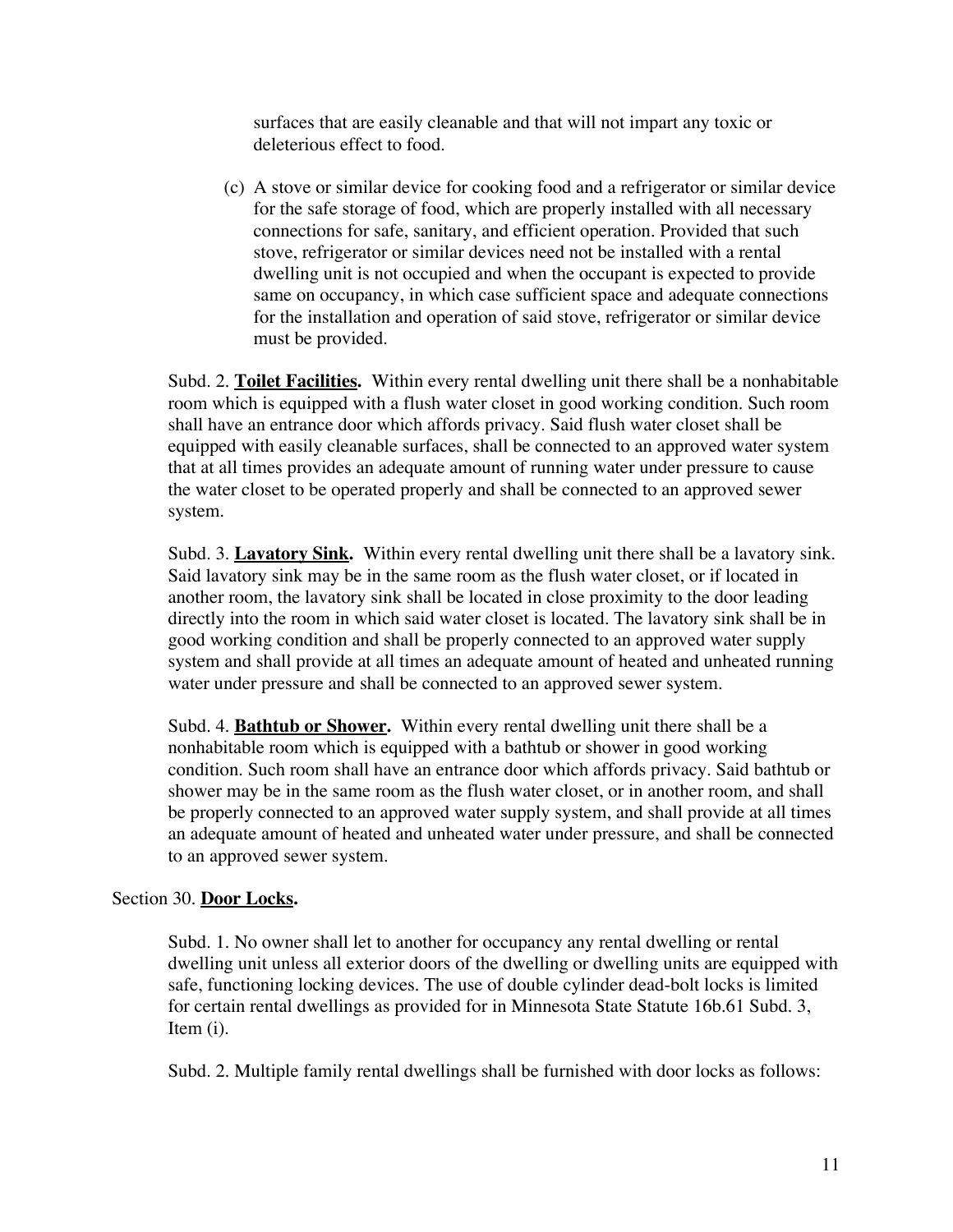- (a) For the purpose of providing a reasonable amount of safety and general welfare for persons occupying multiple family rental dwellings having public entrances and hallways, an approved security system shall be maintained for each such multiple family building to control access.
	- (1) The security system shall consist of locked public building entrance or foyer doors, and locked doors leading from hallways into individual dwelling units.
	- (2) Dead-latch type door locks shall be provided with lever knobs (or door knobs) on the inside of the building entrance doors and with key cylinders on the outside of building entrance doors.
	- (3) Building entrance door latches shall be of a type that are permanently locked from the outside and permanently unlocked from the inside.
- (b) Every door that is designed to provide ingress or egress for a rental dwelling unit within a multiple family building shall be equipped with an approved lock that has a deadbolt lock that cannot be retracted by end pressure, provided, however, that such door shall be openable from the inside without the use of a key or any special knowledge or effort.

Section 31. **Minimum Standards for Light and Ventilation.** No person shall occupy as a rental occupant or let to another for rental occupancy any rental dwelling or rental dwelling unit for the purpose of living therein which does not comply with the following requirements:

Subd. 1. **Habitable Room Light and Ventilation.** Except where there is supplied some other device affording approved light and ventilation, every habitable room shall have at least one (1) window facing directly outdoors of which a portion can be opened easily. The minimum total of openable window area in every habitable room shall be the greater of eight percent (8%) of the floor area of the room or five (5) square feet.

Subd. 2. **Nonhabitable Room Ventilation.** Every bathroom and water closet compartment, and every laundry and utility room shall be provided with natural ventilation by means of openable exterior openings. The minimum total openable window area shall be not less than three (3) square feet, except that no windows shall be required if such rooms are equipped with a ventilation system which is approved by the Compliance Official.

#### Section 32. **Electric Service, Outlets and Fixtures.**

Subd. 1. Every rental dwelling unit and all public and common areas shall be supplied with electric service, functioning over current protection devices, electric outlets and electric fixtures which are properly installed, which shall be maintained in good and safe working condition, and shall be connected to a source of electric power in a manner prescribed by the ordinances, rule and regulations of the City of Medicine Lake and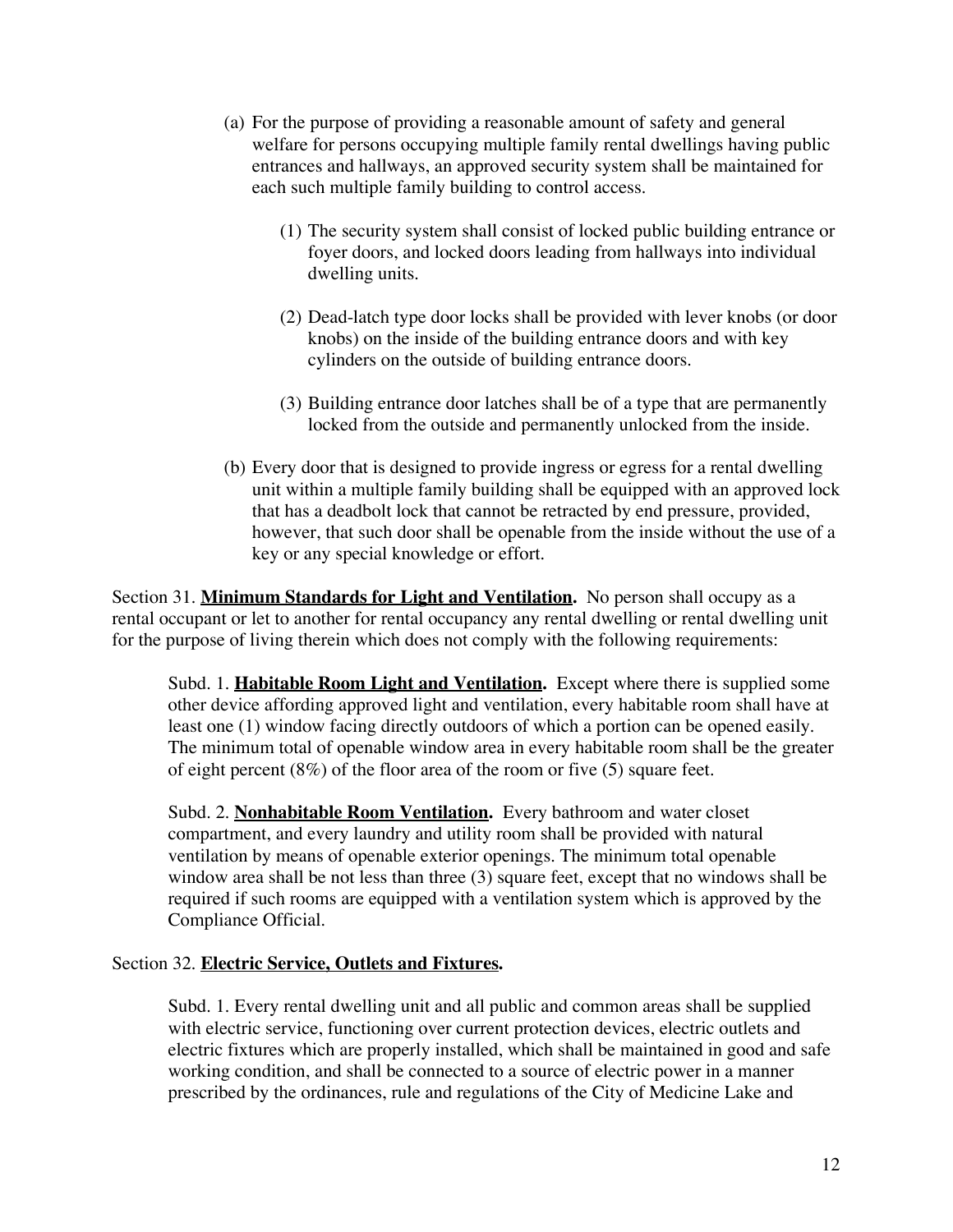by the laws of the State of Minnesota.

Subd. 2. The minimum capacity of such electric service and the minimum number of electric outlets and fixtures shall be as follows:

- (a) Rental dwellings shall have at least the equivalent of sixty (60) ampere, three (3) wire electric service per rental dwelling unit as a condition of occupancy.
- (b) Rental dwelling units shall have a least one (1) branch electric circuit for each four hundred (400) square feet of dwelling unit floor area.
- (c) Every habitable room shall have at least one (1) floor or wall-type electric convenience outlet for each sixty (60) square feet or fraction thereof of total floor area, and in no case less than two (2) such electric outlets, provided, however, that one (1) ceiling or wall-type light fixture may be supplied in lieu of one required electric outlet.
- (d) Every water closet compartment, bathroom, kitchen, laundry room, and furnace room shall contain at least one (1) supplied ceiling or wall-type electric light fixture and every bathroom, kitchen, and laundry room shall contain at least one (1) electric convenience outlet.
- (e) Every public hall and stairway in every multiple family rental dwelling shall be lighted by approved natural or electric light at all times so as to provide effective illumination in all parts thereof. Every public hall and stairway in structures containing not more than two (2) rental dwelling units may be supplied with conveniently located light switches controlling an approved lighting system which may be turned on when needed, instead of full-time lighting.
- (f) A convenient switch or equivalent device for turning on a light in each rental dwelling unit shall be located near the point of entrance of such unit.
- (g) Calculations to determine service size:

| Dwelling Square Footage x 3     |                   |
|---------------------------------|-------------------|
| 240                             | $= ? @ 100\% = A$ |
| <b>Total Appliance AMP Load</b> | $= ? @ 40\% = B$  |

If  $A + B$  exceeds sixty (60), then one hundred (100) AMP service will be required as a minimum.

#### Section 33. **Minimum Thermal Standards.**

Subd. 1. No person shall occupy as a rental occupant, or let to another for rental occupancy, any rental dwelling or rental dwelling unit, for the purpose of living therein,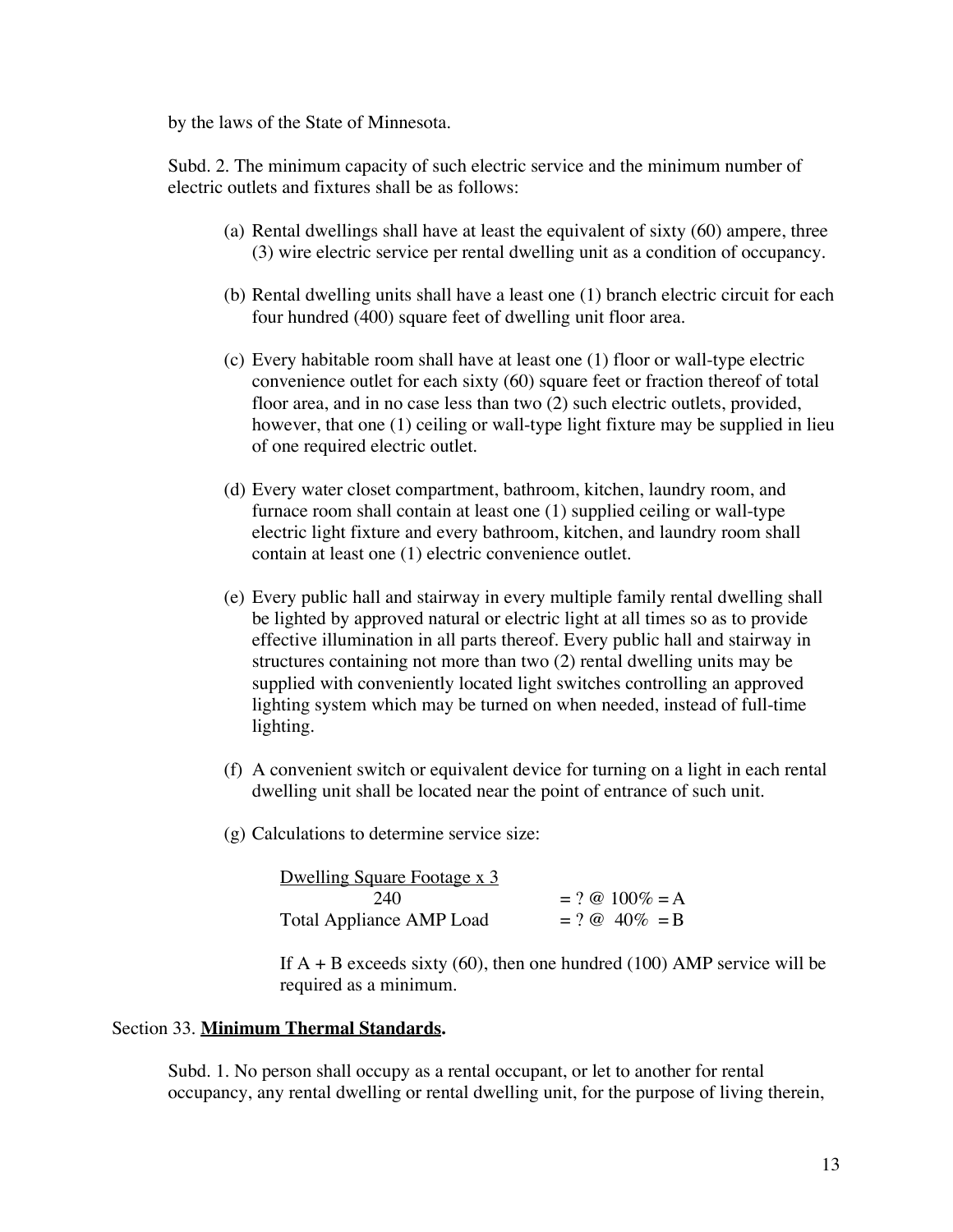which does not have heating facilities which are properly installed, and which are maintained in safe and good working condition, and which are capable of safely and adequately heating all habitable rooms, bathrooms, and water closet compartments in every dwelling unit located therein to a temperature of at least sixty-eight degrees (68˚) Fahrenheit at a distance of two (2) feet above floor level and three (3) feet from exterior walls at an outside temperature of minus twenty-five degrees (-25°) Fahrenheit.

Subd. 2. Gas or electric appliances designed primarily for cooking or water heating purposes shall not be considered as heating facilities within the meaning of this Section. Portable heating equipment employing flame and the use of liquid fuel does not meet the requirements of this Section and is prohibited.

Subd. 3. No owner or occupant shall install, operate or use a space heater employing a flame that is not vented outside the structure in an approved manner.

Section 34. **General Requirements Relating to Building Structure.** No person shall occupy as a rental occupant, or let to another for rental occupancy, any rental dwelling or rental dwelling unit for the purpose of living therein which does not comply with the following requirements:

Subd. 1. **Foundations, Exterior Walls and Roofs.** The foundations, exterior walls and exterior roof of rental dwellings shall be substantially water tight and protected against vermin and rodents and shall be kept in sound condition and repair:

- (a) The foundation element shall adequately support the building at all points.
- (b) Every exterior wall shall be free of deterioration, holes, breaks, loose or rotting boards or timbers, and any other condition which might admit rain or dampness to the interior portion of the walls or to the exterior spaces of the dwelling.
- (c) The roof shall be tight and have no defects which admit rain and roof drainage; shall be adequate to prevent rain water from causing dampness in the walls.
- (d) All exterior wood surfaces, other than decay resistant woods, shall be protected from the elements and decay by paint or other protective covering or treatment. If twenty-five percent (25%) or more of the exterior surface of such a wood surface is unpainted or determined by the Compliance Official to be paint blistered, the surface of the dwelling shall be painted. If twenty-five percent (25%) or more of the exterior surface of the painting of any brick, block or stone wall is loose or has fallen out, the surface shall be repaired.

Subd. 2. **Windows, Doors or Screens.** Every window, exterior door and hatchway of rental dwellings and rental dwelling units shall be substantially tight and shall be kept in sound condition and repair.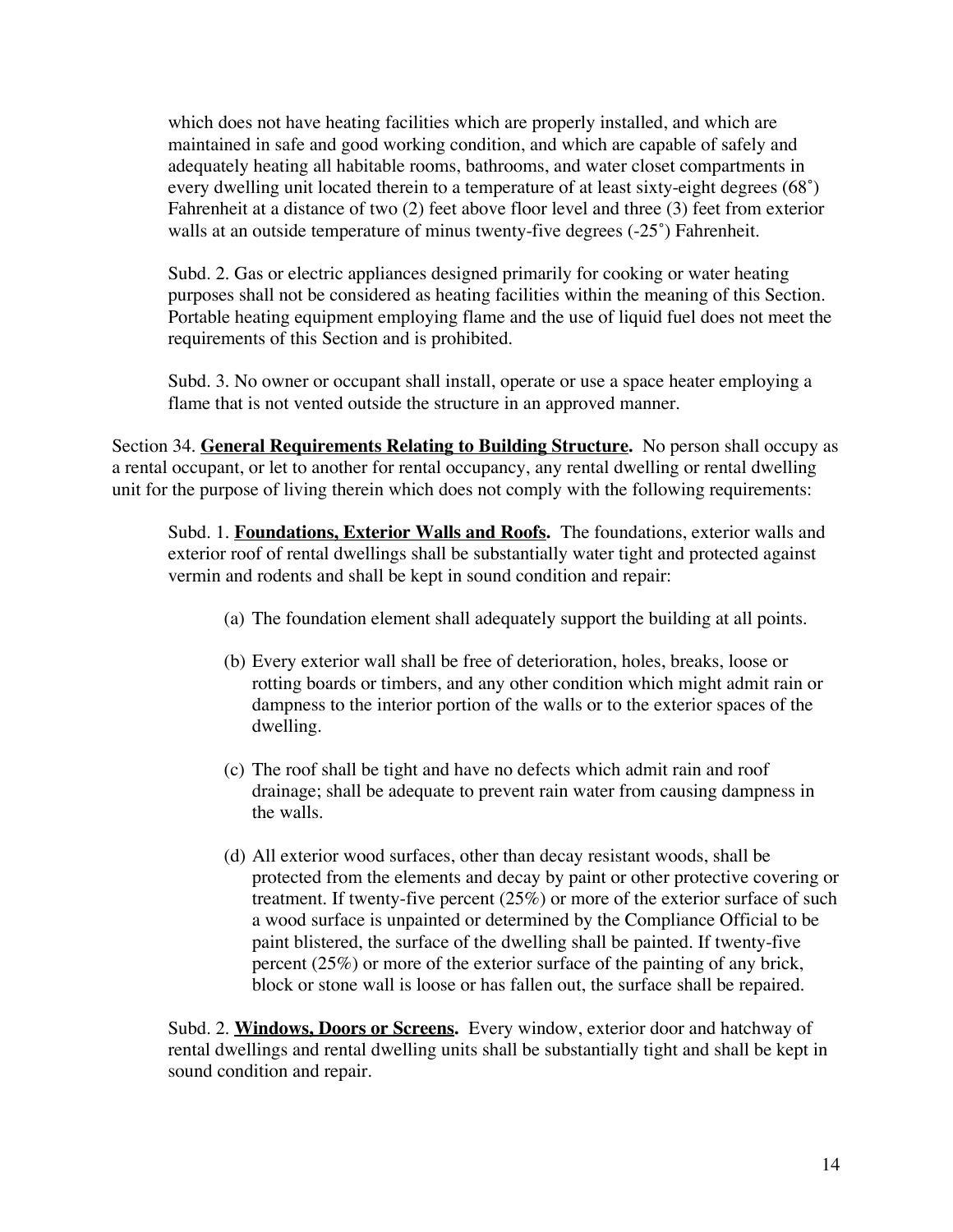- (a) Every window, other than a fixed window or storm window, shall be capable of being easily opened.
- (b) Every window, door, and frame shall be constructed and maintained in such relation to the adjacent wall construction as to completely exclude rain, wind, vermin, and rodents from entering the building.
- (c) Every openable window or other device required by this Section shall be supplied with sixteen (16) mesh screens during the insect season.

Subd. 3. **Floors, Interior Walls and Ceilings.** Every floor, interior wall and ceiling of rental dwellings and rental dwelling units shall be adequately protected against the passage and harborage of vermin and rodents, and shall be kept in sound condition and good repair.

- (a) Every floor shall be free of loose, warped, protruding, or rotted flooring materials.
- (b) Every interior wall and ceiling shall be free of holes, large cracks and loose plaster and shall be maintained in a tight weatherproof condition. Toxic paint and materials with a lasting toxic effect shall not be used.
- (c) Every toilet room and bathroom floor surface shall be capable of being easily maintained in a clean and sanitary condition.

Subd. 4. **Rodent Proof.** Every rental dwelling and accessory structure and the premises upon which are located shall be maintained in a rodent-free and rodent-proof condition. All openings in the exterior walls, foundations, basements, ground or first floors, and roofs which have a one half (1/2) inch diameter or larger opening shall be rodent-proofed in an approved manner. Interior floors or basements, cellars, and other areas in contact with the soil shall be paved with concrete or other rodent impervious material.

Subd. 5. **Accessory Structure Maintenance.** Accessory structures supplied by the owner, agent or tenant occupant on the premises of a rental dwelling shall be structurally sound and be maintained in good repair and appearance. The exterior of such structures shall be made weather resistant through the use of decay-resistant materials such as paint or other preservatives.

# Subd. 6. **Safe Building Elements.**

- (a) Every foundation, floor, roof, exterior and interior wall, ceilings, and every appurtenance thereto of a rental dwelling shall be safe to use and capable of supporting loads that normal use may cause to be placed thereon.
- (b) Every stairway, inside and outside, of a rental dwelling and every porch or balcony shall be kept in safe condition and sound repair.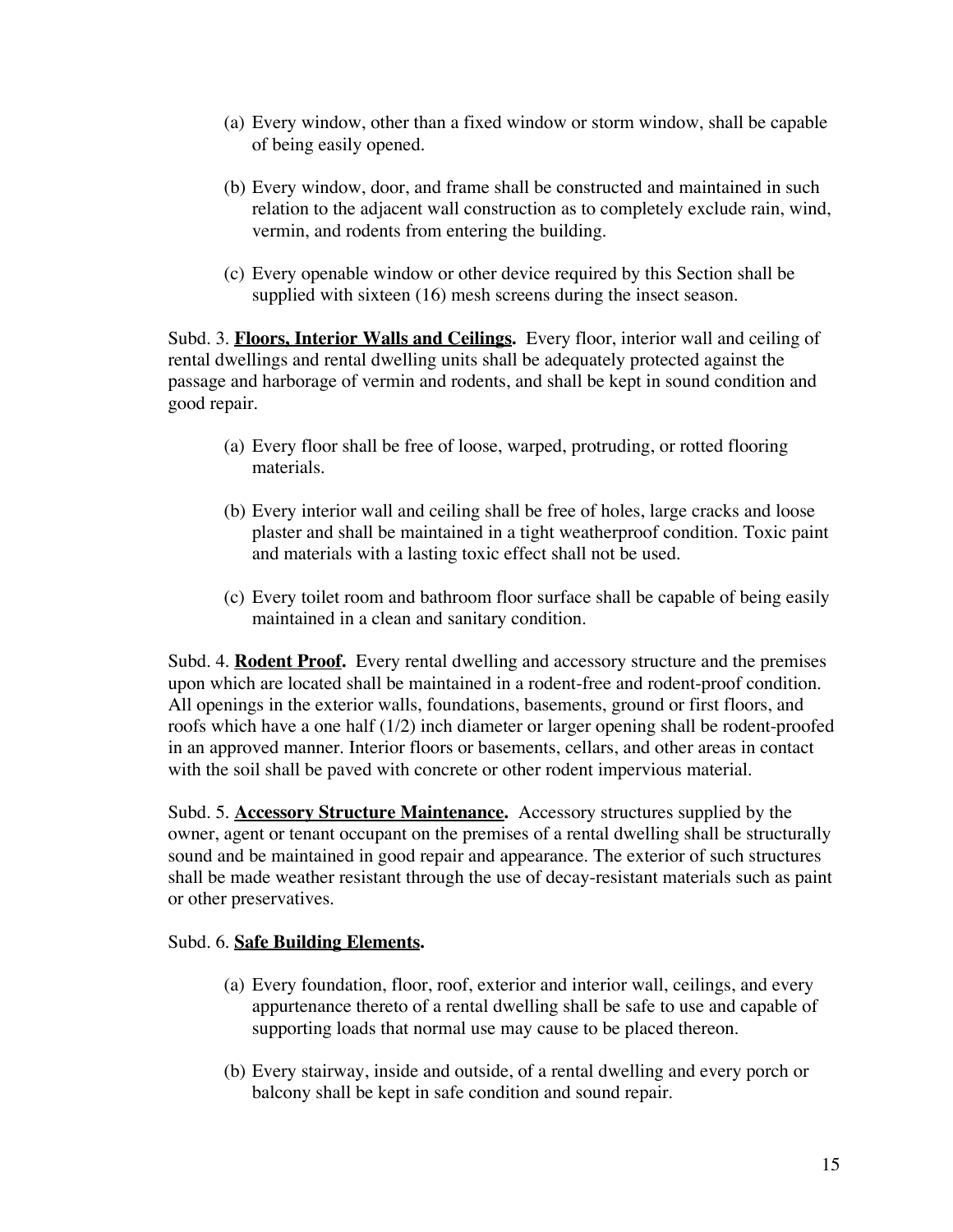- (1) Every flight of stairs and every porch and balcony floor shall be free of deterioration.
- (2) Every stairwell and every flight of stairs shall have handrails thirty four (34) to thirty eight (38) inches high, per applicable State Code, measured vertically from the nose of the stair tread to the top of the hand rail.
- (3) All unenclosed floor and roof openings, open and glazed sides of landings and ramps, balconies or porches which are more than thirty (30) inches above grade or floor level, and roofs used for other than service of the building, shall be protected by a guard rail not less than forty-two (42) inches in height on or within public areas or thirty six (36) inches in height on or within individual dwelling units. Guard rail and stair railings constructed before 1995 shall have intermediate rails or an ornamental pattern such that a sphere six (6) inches in diameter cannot pass through; a sphere four (4) inches in diameter shall be the standard if constructed thereafter.
- (4) Every handrail and balustrade shall be firmly fastened and maintained in good condition.
- (5) No flight of stairs shall have settled out of its intended position or have pulled away from the supporting or adjacent structures enough to cause a hazard.
- (6) No flight of stairs shall have rotting, loose, or deteriorating supports.
- (7) The treads and risers of every flight of stairs shall be uniform in width and height, per State Code.
- (8) Stairways shall be capable of supporting a live load of three hundred (300) pounds per square foot of horizontal projection.
- (c) Every sleeping room below the fourth story shall have at least one (1) operable window or exterior door approved for emergency egress or rescue. The units shall be operable from the inside to provide a full clear opening without the use of separate tools.
	- (1) All egress or rescue windows from sleeping rooms located at grade shall have a minimum net clear opening of five (5.0) square feet; five point seven (5.7) square feet for all other levels. The minimum net clear opening height dimension shall be twenty-four (24) inches. The minimum net clear opening width dimension shall be twenty (20) inches.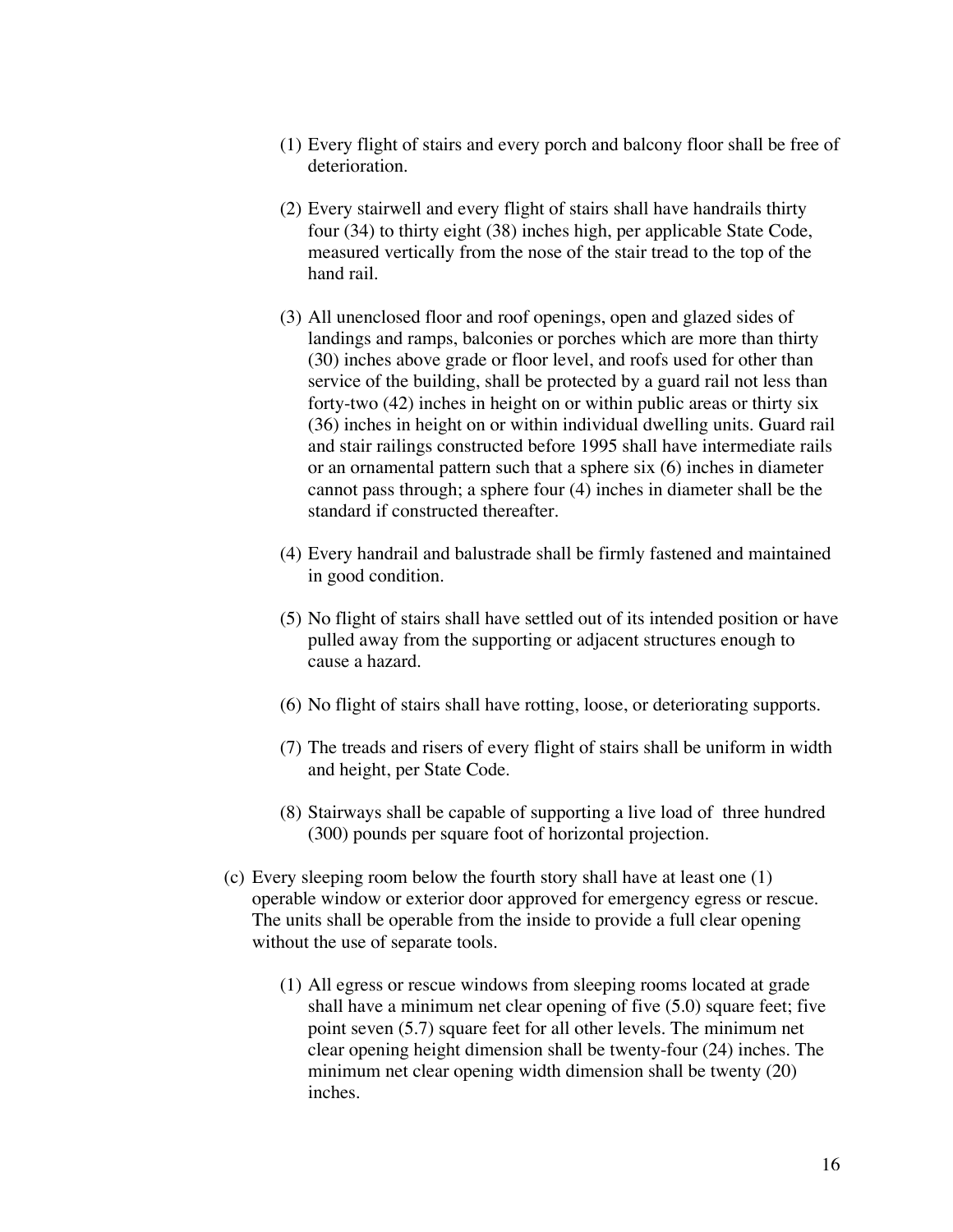- (2) Where windows are provided as a means of egress or rescue, they shall have a finished sill height not more than fortyeight (48) inches above the floor if installed prior to 1995; forty four (44) inches thereafter.
- (d) All dwellings shall have incorporated into their design approved systems which serve to reduce the possibility of a dwelling fire and also effectively contain the fire in the event it does occur.
- (e) Fire-warning Systems. Every dwelling unit and every guest room in a motel or lodging house used for sleeping purposes must be provided with smoke detectors conforming to UBC Standard #43-6 and Minnesota State Statute 299f.362. In dwelling units, detectors must be mounted on the ceiling or wall at a point centrally located in the corridor or area giving access to rooms used for sleeping purposes. Where sleeping rooms are on an upper level, the detector must be placed at the center of the ceiling directly above the stairway. All detectors must be located in accordance with approved manufacturer's instructions. When actuated, the detector must provide an alarm in the dwelling unit or guest room.

Subd. 7. **Facilities to Function.** Every supplied facility, piece of equipment or utility required under City ordinances and every chimney flue shall be installed and maintained and shall function effectively in a safe, sound, and working condition.

Subd. 8. **Yard Cover.** Every yard of a premises on which a dwelling stands shall be provided with lawn or combined ground cover of vegetation, garden, hedges, shrubbery, and related decorative materials and such yard shall be maintained consistent with prevailing community standards.

Subd. 9. **Minimum Ceiling Height.** In order to qualify as habitable, rooms of rental dwellings and rental dwelling units shall have a clear ceiling height of not less than seven (7) feet, except that in attics or tophalf-stories used for sleeping, study, or similar activities, the ceiling height shall be not less than seven (7) feet, over at least one-half (1/2) of the floor area. In calculating the floor area of such rooms in attics or tophalf-stories, only those portions of the floor area of the room having a clear ceiling height of five (5) feet or more may be included.

Subd. 10. **Access Through Sleeping Rooms and Bathrooms.** No rental dwelling unit shall have a room arrangement such that access to the unit itself or to a bathroom or water closet compartment intended for use by occupants of more than one dwelling unit can be gained only by going through another sleeping room. A bathroom or water closet compartment shall not be used as the only passageway to any habitable room, hall, basement, or cellar or to the exterior of any dwelling unit.

Section 35. **Discontinuance of Service of Facilities.** No owner, operator or occupant shall cause any service, facility, equipment or utility which is required under this Ordinance to be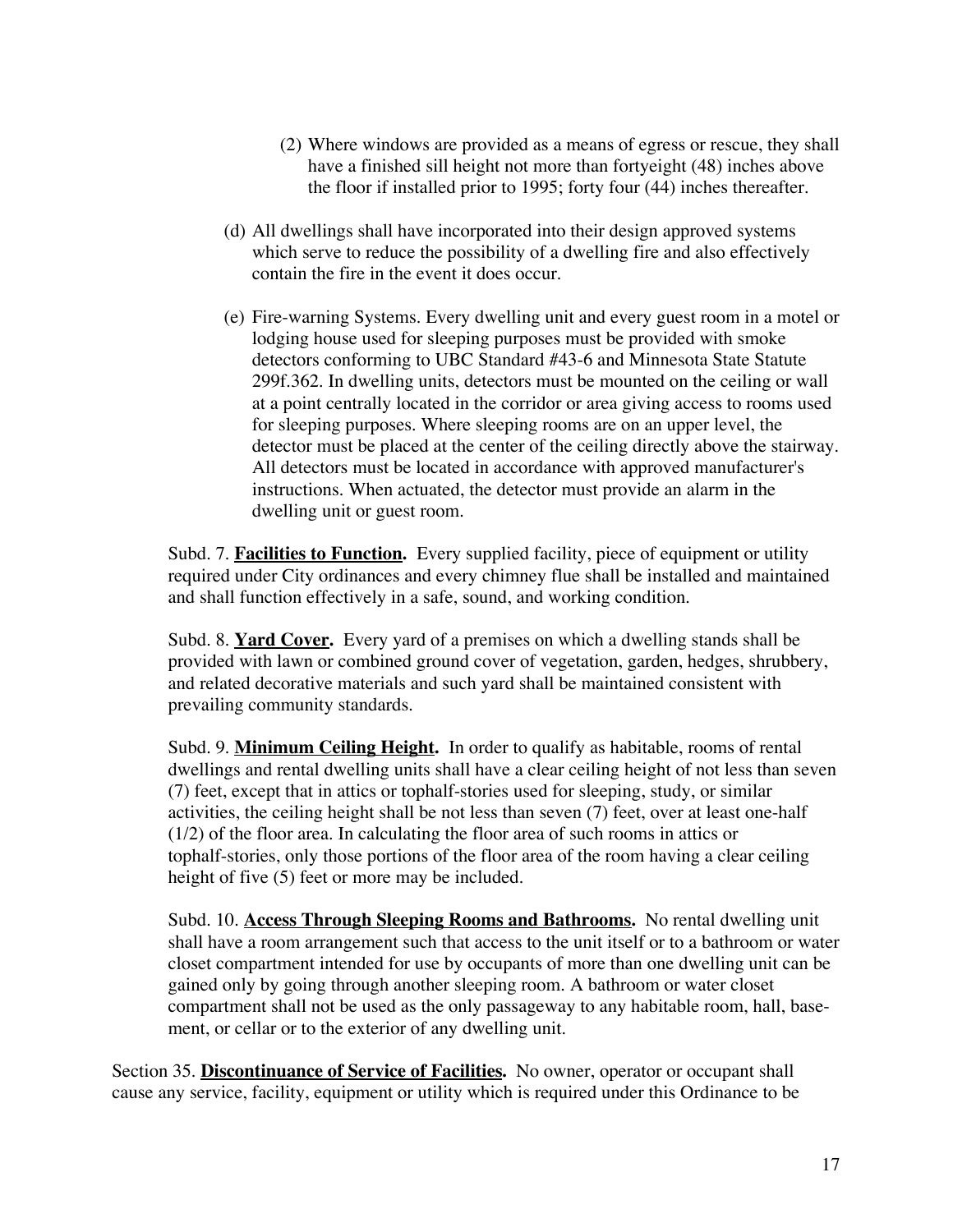removed from or shut off from or discontinued for any occupied rental dwelling or rental dwelling unit let or occupied by him, except for such temporary interruptions as may be necessary when actual repairs or alterations are in process or during temporary emergencies.

Section 36. **Maximum Density, Minimum Space, Use and Location Requirements.** The maximum permissible occupancy of any dwelling unit shall be determined as follows:

Subd. 1. For the first occupancy, two hundred fifty (250) square feet of habitable room floor space and for every additional occupancy thereof, at least one hundred twenty five (125) square feet of habitable room floor space.

Subd. 2. In no event shall the total number of occupants exceed two (2) times the number of habitable rooms, less kitchen, in the dwelling unit.

Section 37. **One Family Per Dwelling Unit.** Not more than one (1) family, except for temporary guests, shall occupy a rental dwelling unit.

#### Section 38. **Unfit for Human Habitation.**

Subd. 1. Any rental dwelling or rental dwelling unit, which is damaged decayed, delapidated, unsanitary, unsafe, vermin or rodent infested, or which lacks provision for basic illumination, ventilation, or sanitary facilities to the extent that the defects create a hazard to the health, safety, or welfare of the occupants or of the public may be declared unfit for human habitation. Whenever any rental dwelling, rental dwelling unit or rooming unit has been declared unfit for human habitation, the Compliance Official shall order same vacated within a reasonable time and shall post a placard on same indicating that it is unfit for human habitation and any operating license previously issued for such dwelling shall be revoked.

Subd. 2. It shall be unlawful for such rental dwelling or rental dwelling unit to be used for human habitation until the defective conditions have been corrected and written approval has been issued by the Compliance Official. It shall be unlawful for any person to deface or remove the declaration placard from any such rental dwelling or rental dwelling unit.

Section 39. **Secure Unfit and Vacated Dwelling.** The owner of any rental dwelling or rental dwelling unit which has been declared unfit for human habitation, or which is otherwise vacant for a period of sixty (60) days or more, shall make same safe and secure so that it is not hazardous to the health, safety, and welfare of the public and does not constitute a public nuisance. Any vacant dwelling open at doors, or windows, if unguarded, shall be deemed to be a hazard to the health, safety and welfare of the public and a public nuisance within the meaning of this ordinance.

Section 40. **Hazardous Building Declaration.** In the event that a rental dwelling has been declared unfit for human habitation and the owner has not remedied the defects within a prescribed reasonable time, the dwelling may be declared a hazardous building and treated consistent with the provisions of Minnesota Statutes.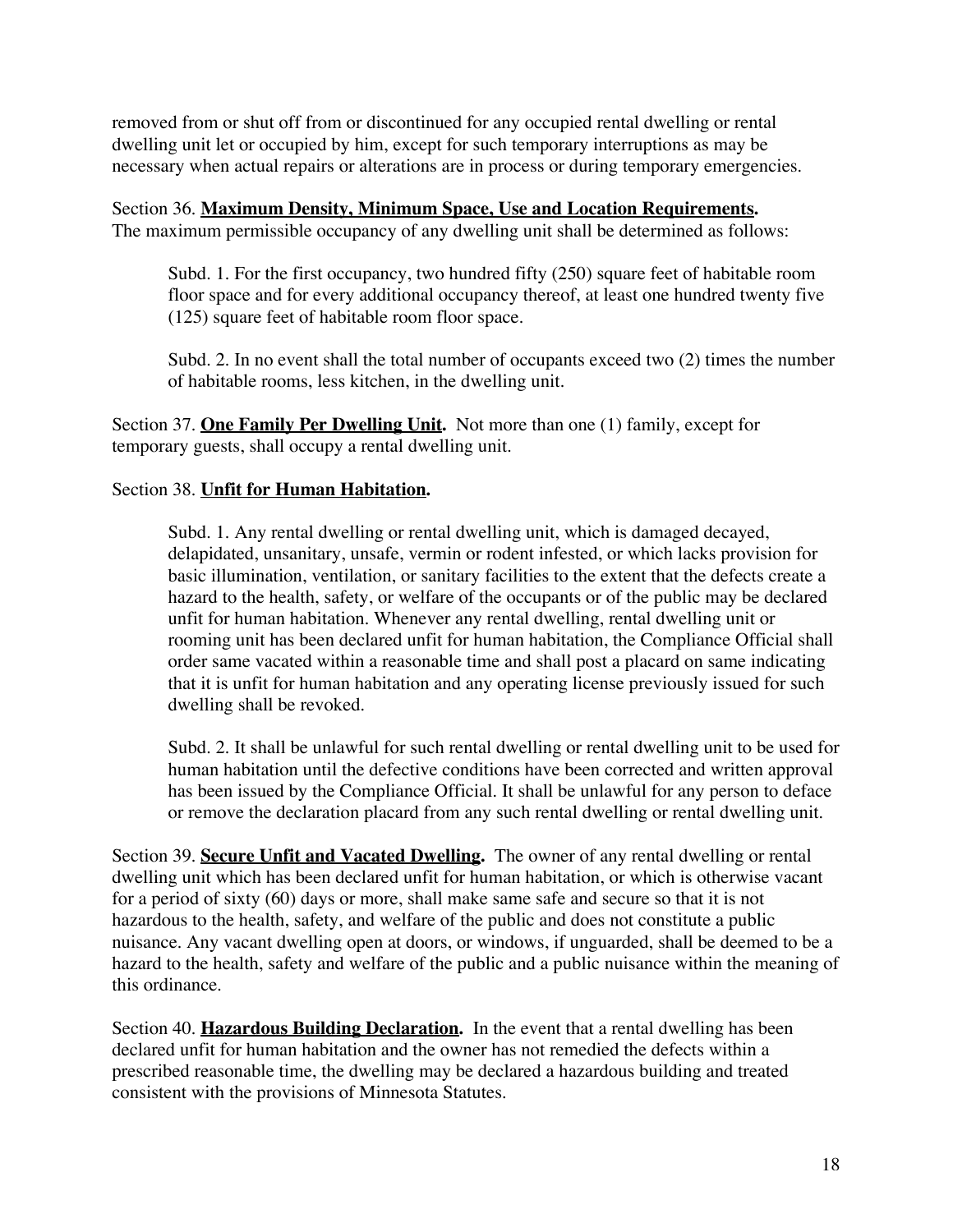#### Section 41. **Compliance Order.**

Subd. 1. Whenever the Compliance Official determines that any rental dwelling, or rental dwelling unit or the premises surrounding any of these, fails to meet the provisions of this ordinance, he or she may issue a Compliance Order setting forth the violations of the Ordinance and ordering the owner, occupant, operator, or agent to correct such violations.

Subd. 2. This Compliance Order shall:

- (a) Be in writing;
- (b) Describe the location and nature of the violations of this ordinance;
- (c) Establish a reasonable time for the correction of such violation and notify of appeal recourse;
- (d) Be served upon the owner or his agent of the occupant, as the case may require, and such notice shall be deemed to be properly served upon such owner or agent, or upon any such occupant, if a copy thereof is:
	- (1) served upon him personally, or
	- (2) sent by registered mail to his last known address, or
	- (3) upon failure to effect notice through paragraphs (a) and (b) set out in this Section, posted at a conspicuous place in or about the dwelling which is affected by the notice.

Section 42. **Right of Appeal.** When it is alleged by any person to whom a compliance order is directed that such compliance order is based upon erroneous interpretation of this ordinance, such person may appeal the compliance order to the City Council sitting as a Board of Appeals. Such appeals must be in writing, must specify the grounds for the appeal, must be accompanied by a filing fee of fifty (\$50.00) in cash or cashier's check, and must be filed with the Department of Planning and Inspection within five (5) business days after service of the compliance order. The filing of an appeal shall stay all proceedings in furtherance of the action appealed from, unless such a stay would cause imminent peril to life, health or property.

Section 43. **Board of Appeals Decision.** Upon at least five (5) business days' notice to the appellant of the time and place for hearing the appeal, and within thirty (30) days after said appeal is filed, the Board of Appeals shall hold a hearing thereon. The Board of Appeals may reverse, modify or affirm, in whole or in part, the compliance order and may order return of all or part of the filing fee if the appeal is upheld.

Section 44. **Restrictions on Transfer of Ownership.** It shall be unlawful for the owner of any rental dwelling, or rental dwelling unit, upon whom a pending compliance order has been served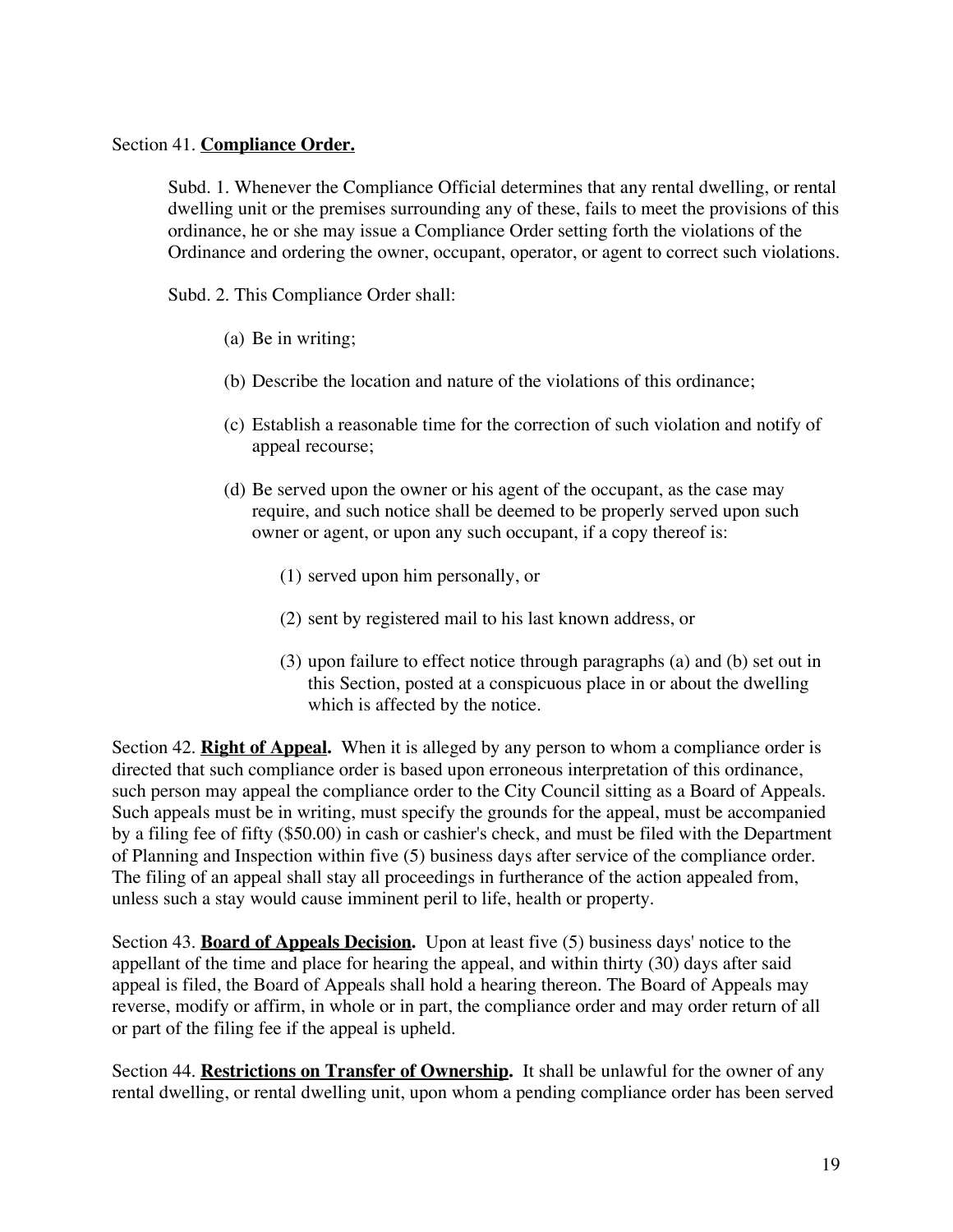to sell, transfer, mortgage, lease or otherwise dispose thereof to another person until the provisions of the tag or compliance order have been complied with, unless such owner shall furnish to the grantee, lessee, or mortgagee a true copy of any notice of violation or compliance order and shall obtain and possess a receipt of acknowledgment. Anyone securing an interest in the rental dwelling, or rental dwelling unit, who has received notice of the existence of a violation tag or compliance order shall be bound by same without further service of notice upon him and shall be liable to all penalties and procedures provided by this ordinance.

Section 45. **Execution of Compliance Orders by Public Authority.** Upon failure to comply with a compliance order within the time set therein and no appeal having been taken, or upon failure to comply with a modified compliance order within the time set therein, the criminal penalty established hereunder notwithstanding, the City Council may by resolution cause the cited deficiency to be remedied as set forth in the compliance order. The cost of such remedy shall be a lien against the subject real estate and may be levied and collected as a special assessment in the manner provided by Minnesota Statutes, Chapter 429, as amended, but the assessment shall be payable in a single installment.

Section 46. **License Suspension or Revocation.** Every license issued under the provisions of this Ordinance is subject to suspension or revocation by the City Council should the licensed owner or his duly authorized agent fail to operate or maintain a licensed rental dwelling or unit therein consistent with the provisions of the ordinances of the City of Medicine Lake and the laws of the State of Minnesota. In the event that a license is suspended or revoked by the City Council for just cause, it shall be unlawful for the owner or his duly authorized agent to thereafter permit any new occupancy of a vacant or thereafter vacated rental unit until such time as a valid license may be restored by the City Council.

Section 47. **Posted to Prevent Occupancy.** Whenever any premises has been denied initial registration, had its registration revoked, or is unfit for human habitation, it shall be posted by the Code Official to prevent further occupancy. No person, other than the Code official or his representative, shall remove or alter any Posting. The Code official will post the date the premises shall be vacated and no person shall reside in, occupy or cause to be occupied that premises until the Code Official permits it.

Section 48. **Alternative Sanctions.** Notwithstanding the availability of the herein referred compliance procedures and the penalties, whenever the Compliance Official determines that any rental dwelling, or rental dwelling unit, or the premises surrounding any of these fails to meet the requirements set forth in this ordinance, the Compliance Official may issue a violation tag summoning the responsible person into court or request the issuance of a criminal complaint and arrest warrant.

Section 49. **Conflicts.** From and after January 15, 1989, any conflict between any provision of this ordinance, and any term of a contractual relationship between a landlord and a tenant shall be resolved in favor of this ordinance, which shall govern.

# Section 50. **Penalties.**